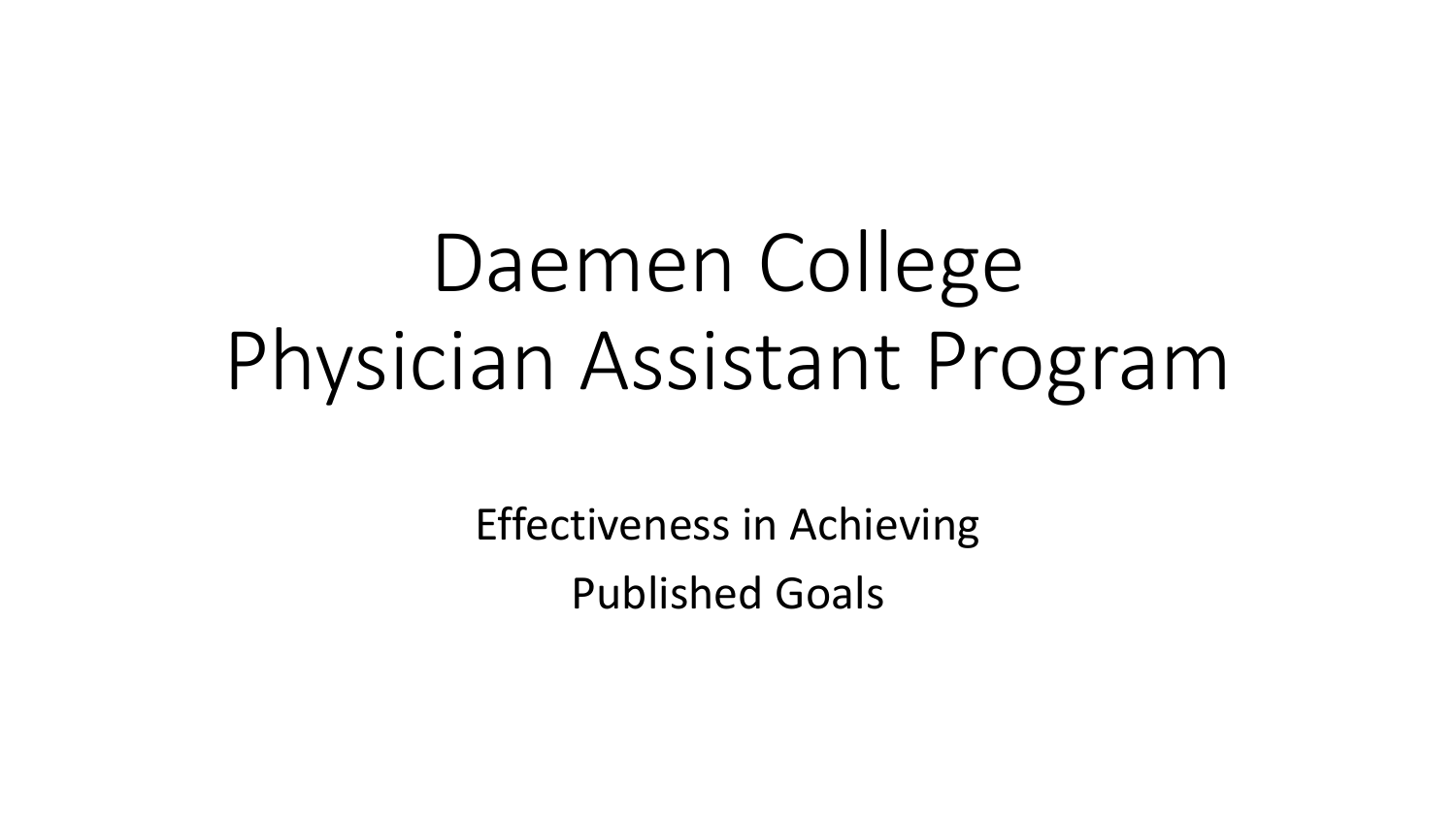Upon completion of the entire curriculum, new graduates will agree (>3.40 on a 5-point Likert Scale) with the following statement:

• I will recommend the Daemen College Physician Assistant Program Mean score of **4.54** for the period 2010 to 2021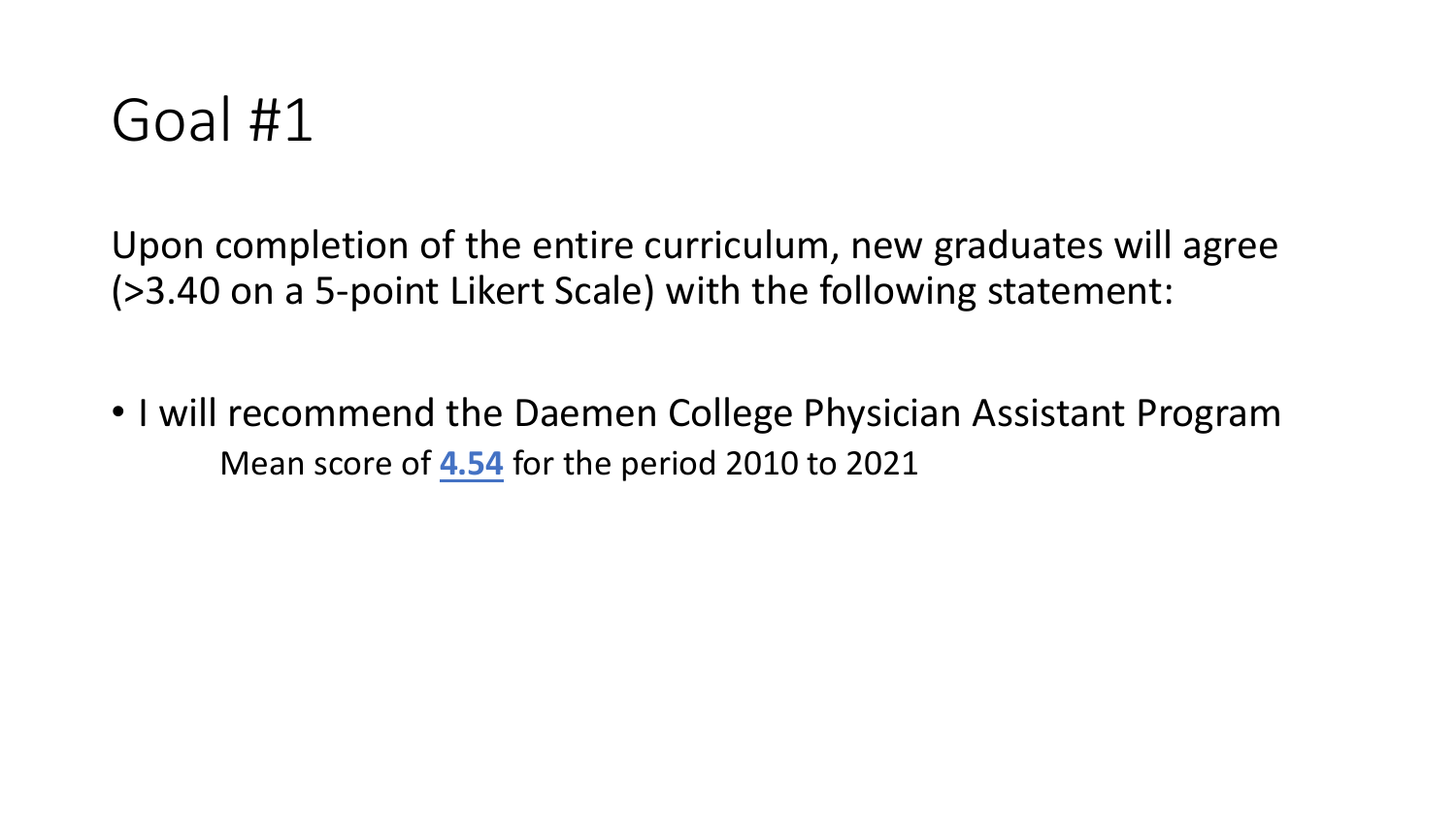#### **GRADUATION SURVEY**

I will recommend the Daemen College PA Program

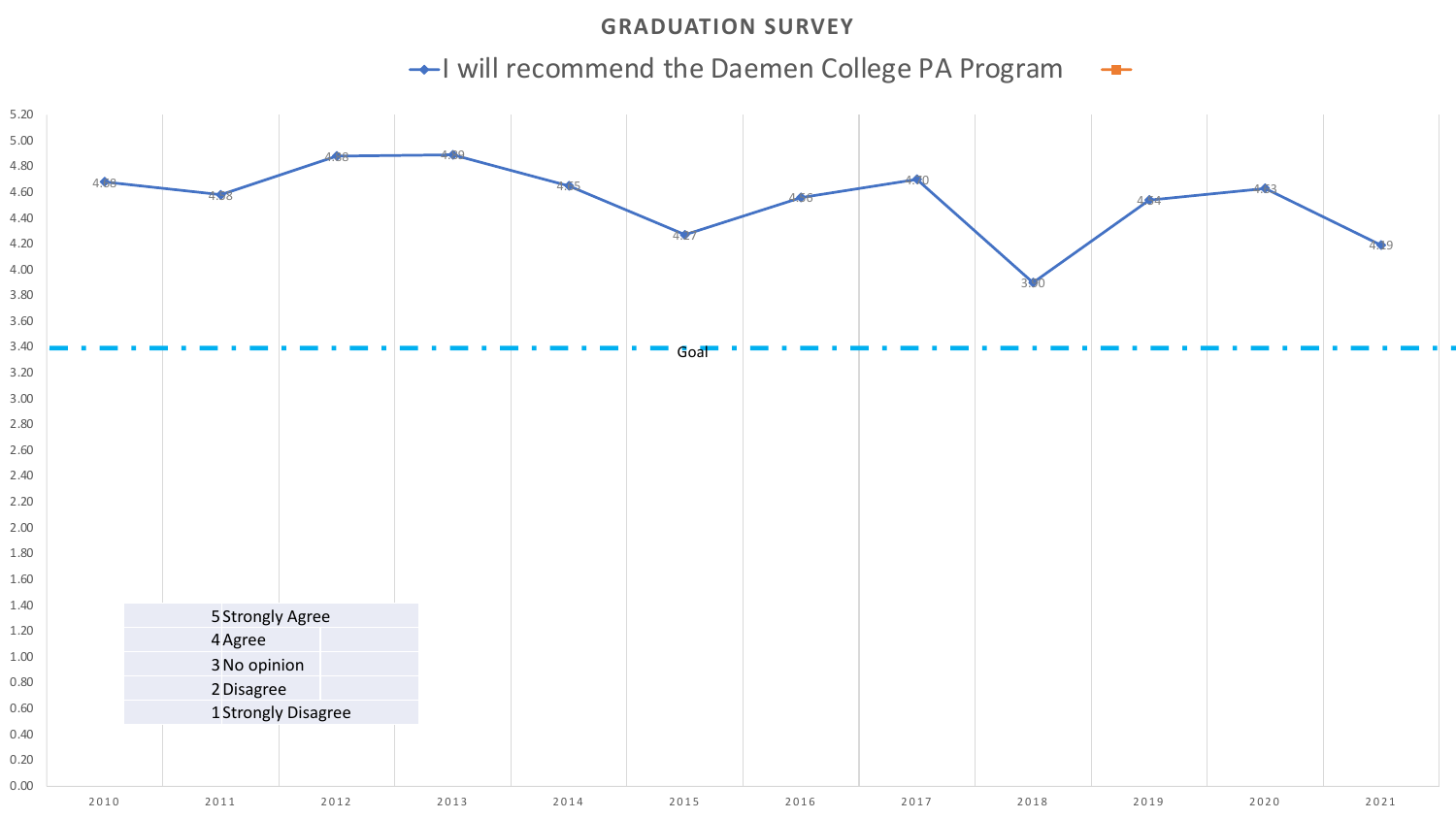Upon completion of the entire curriculum, new graduates will self-report on the graduation survey being prepared (>3.40 on a 5-point Likert Scale) for the daily challenges of clinical practice in each of the following areas:

- Ability to make clinical decisions Mean score of **4.21** for the period 2010 to 2021
- Medical Science Knowledge (Factual Information) Mean score of **4.38** for the period 2010 to 2021
- Basic Clinical Skills

Mean score of **4.54** for the period 2010 to 2021

- Ability to elicit an accurate history and physical examination Mean score of **4.76** for the period 2010 to 2021
- Understanding the role and responsibilities of physician assistants Mean score of **4.38** for the period 2010 to 2021
- Ability to search and interpret the medical literature to answer clinical questions Mean score of **4.44** for the period 2010 to 2021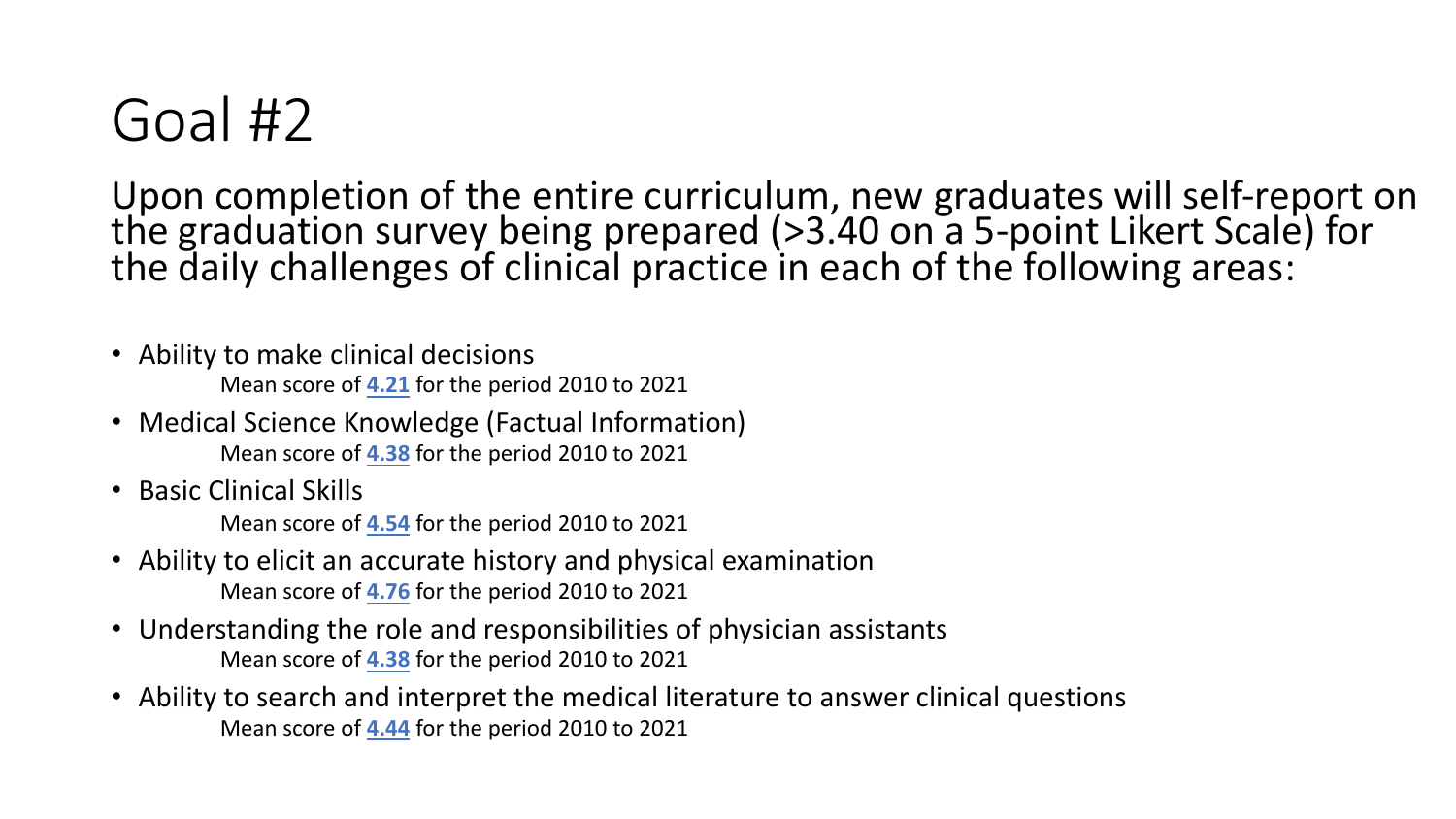Graduation Survey Clinical Preparedness



|      |                        | Ability to make clinical decisions                                                  |  |  |  |  |  |  |
|------|------------------------|-------------------------------------------------------------------------------------|--|--|--|--|--|--|
| 2.50 | 5 Well Prepared        | Medical Science Knowledge (Factual Information)                                     |  |  |  |  |  |  |
|      | 4 Prepared             | <b>Basic Clinical Skills</b>                                                        |  |  |  |  |  |  |
|      | 3 No opinion           |                                                                                     |  |  |  |  |  |  |
| 2.00 | 2 Unprepared           | Ability to elicit an accurate history and physical examination                      |  |  |  |  |  |  |
|      | 1 Extremely Unprepared | Understanding the role and responsibilities of physician assistants                 |  |  |  |  |  |  |
|      |                        | Ability to search and interpret the medical literature to answer clinical questions |  |  |  |  |  |  |

1.50

1.00

**2010 2011 2012 2013 2014 2015 2016 2017 2018 2019 2020 2021**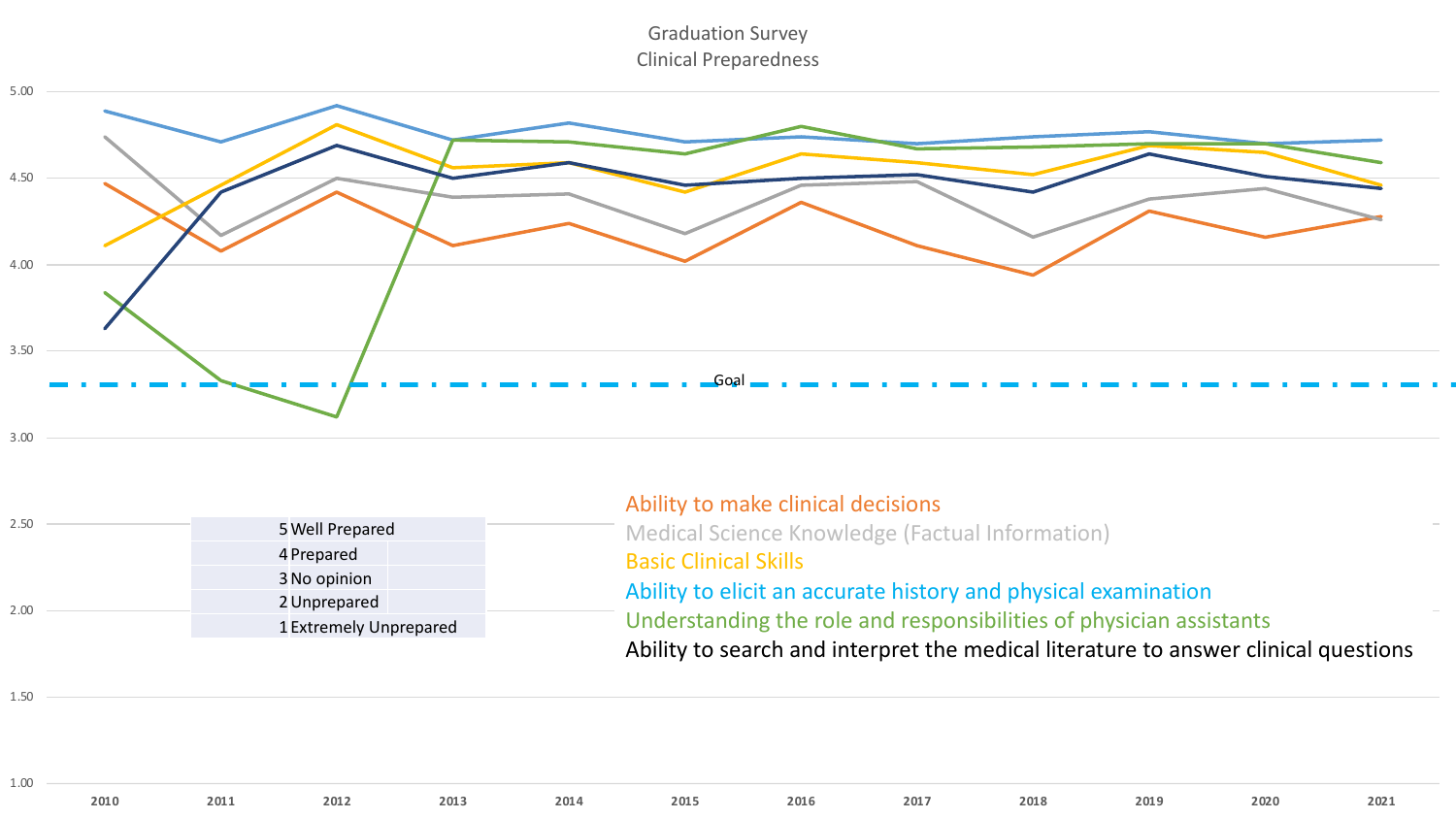Daemen College Physician Assistant Program graduates will achieve a 5- Year First Time Taker Pass Rate of 95% or above on the NCCPA's Physician Assistant National Certifying Examination (PANCE)

**Physician Assistant National Certifying Examination Five Year First Time Taker Summary Report** 

| Class*        | <b>Class Graduation</b><br>Year | <b>Number of First Time</b><br><b>Takers</b> | <b>Program First Time Taker</b><br><b>Pass Rate</b> |
|---------------|---------------------------------|----------------------------------------------|-----------------------------------------------------|
| Class of 2016 | 2016                            | 58                                           | 98%                                                 |
| Class of 2017 | 2017                            | 61                                           | 98%                                                 |
| Class of 2018 | 2018                            | 54                                           | 98%                                                 |
| Class of 2019 | 2019                            | 61                                           | 93%                                                 |
| Class of 2020 | 2020                            | 56                                           | 98%                                                 |
| Class of 2021 | 2021                            | 55                                           | 95%                                                 |

 $\mathcal{L}^{\mathcal{A}}$  , where the same properties of the same properties of the same properties of the same properties of the same properties of the same properties of the same properties of the same properties of the same prop

Five Year First Time Taker Average Pass Rate for Program: 97%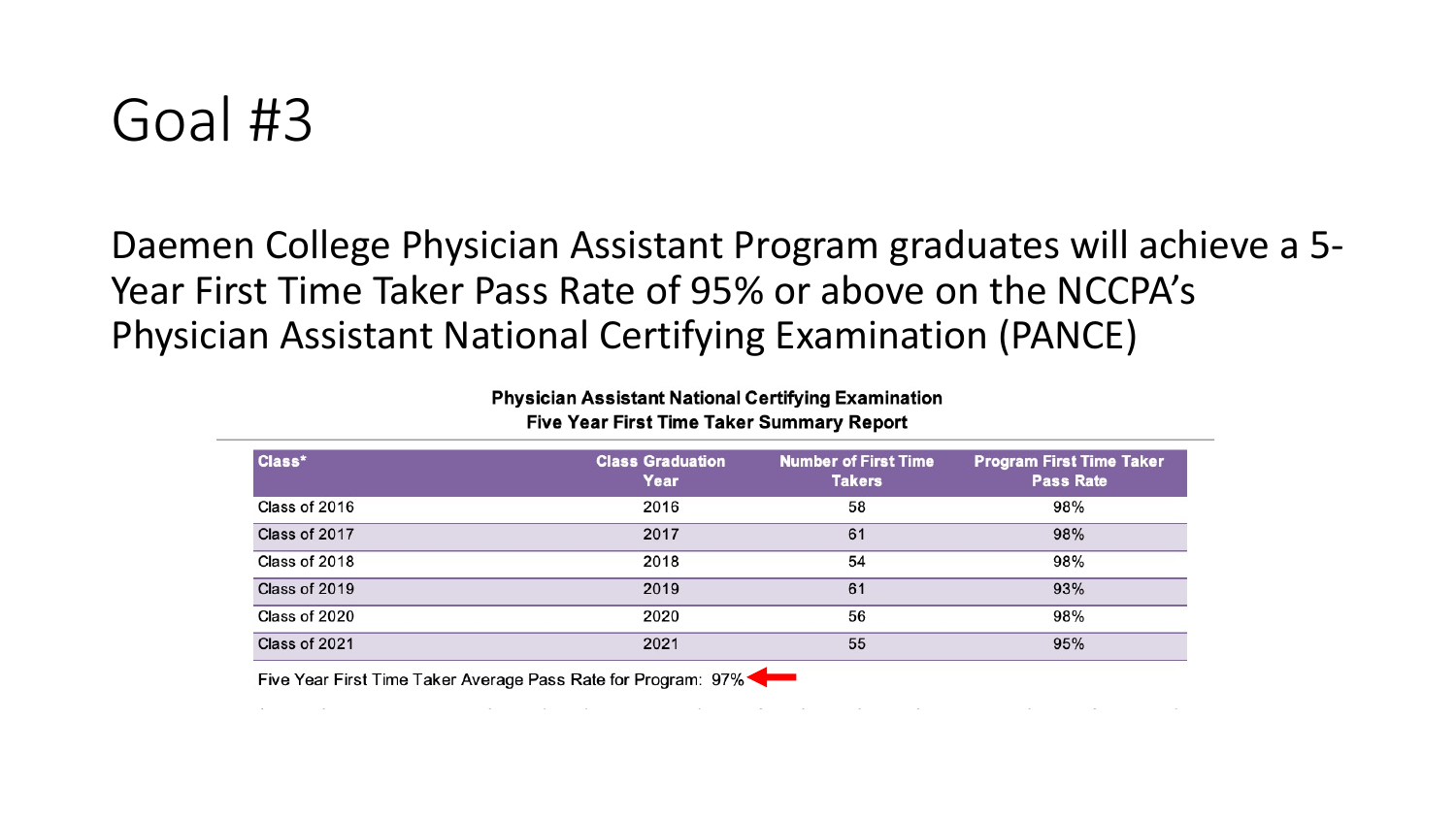

Daemen College Physician Assistant Program graduates will achieve a 5- Year Overall Pass Rate of 99% or above on the NCCPA's Physician Assistant National Certifying Examination (PANCE)

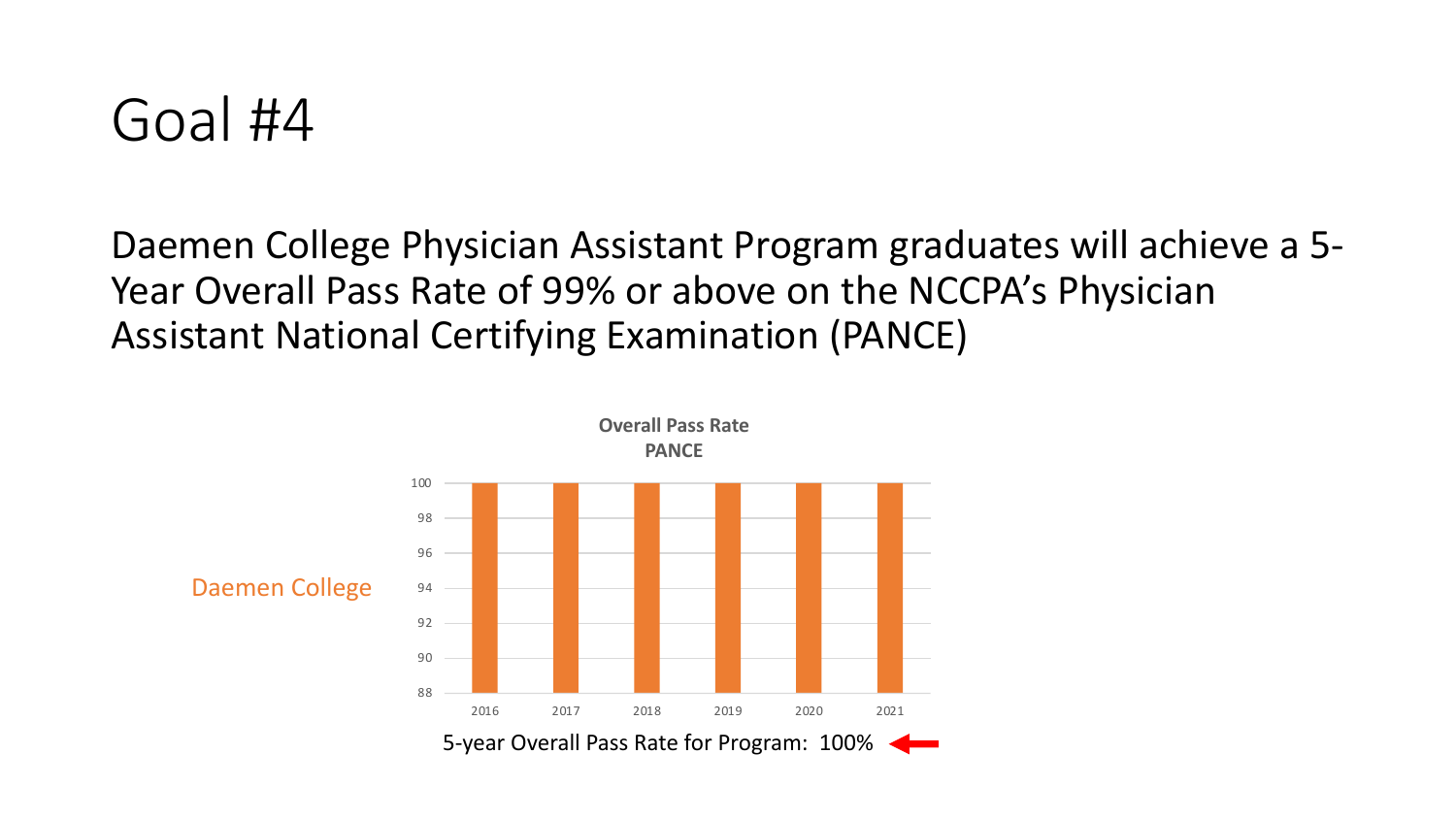Daemen College Physician Assistant Program graduates will achieve a First Time Taker Pass Rate equal to or above the National First Time Taker Pass Rate on the NCCPA's Physician Assistant National Certifying Examination (PANCE)

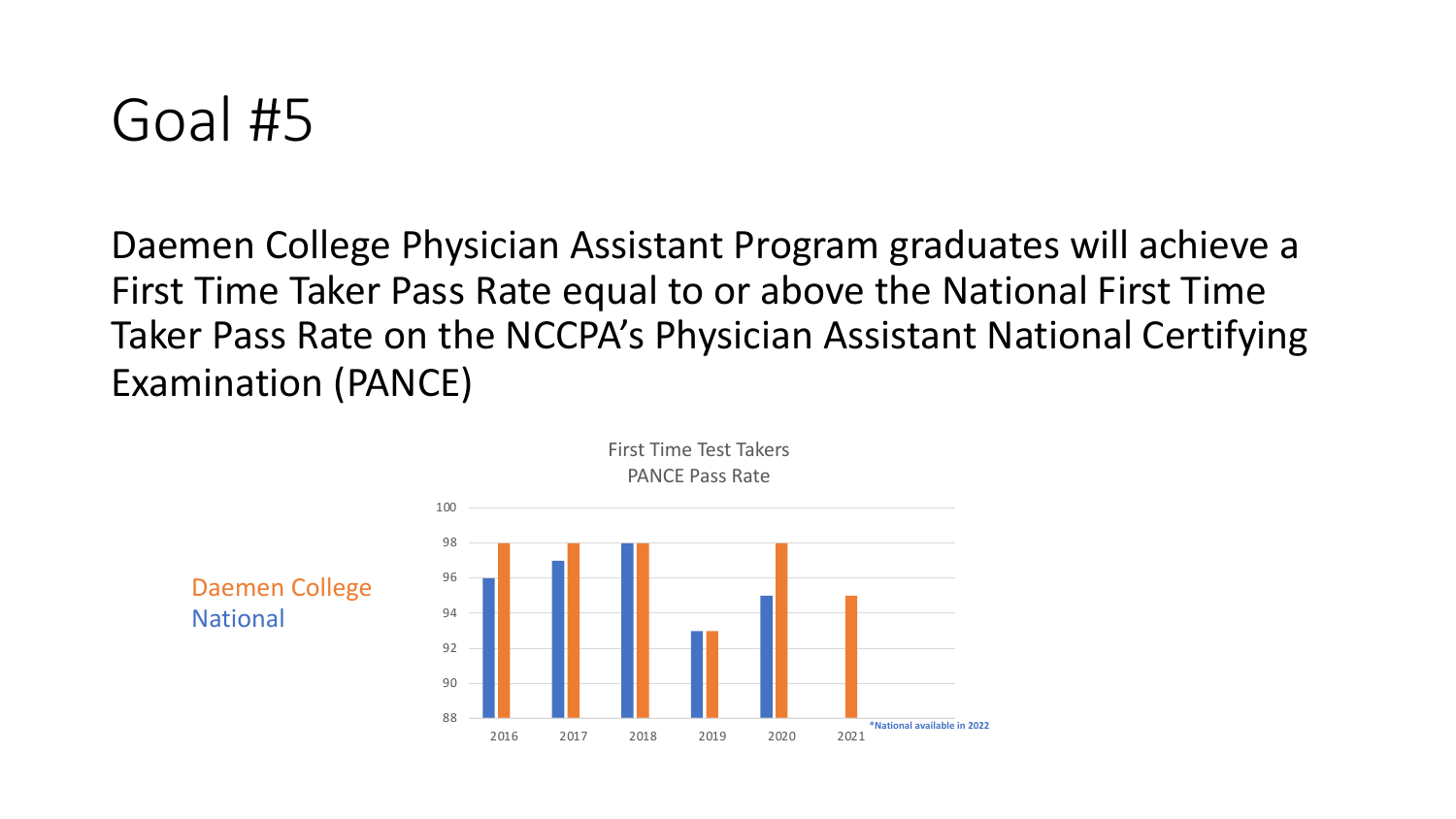

Daemen College Physician Assistant Program graduates will achieve a mean score equal to or above the National mean for First Time Takers for each **organ system** on the NCCPA's Physician Assistant National Certifying Examination (PANCE)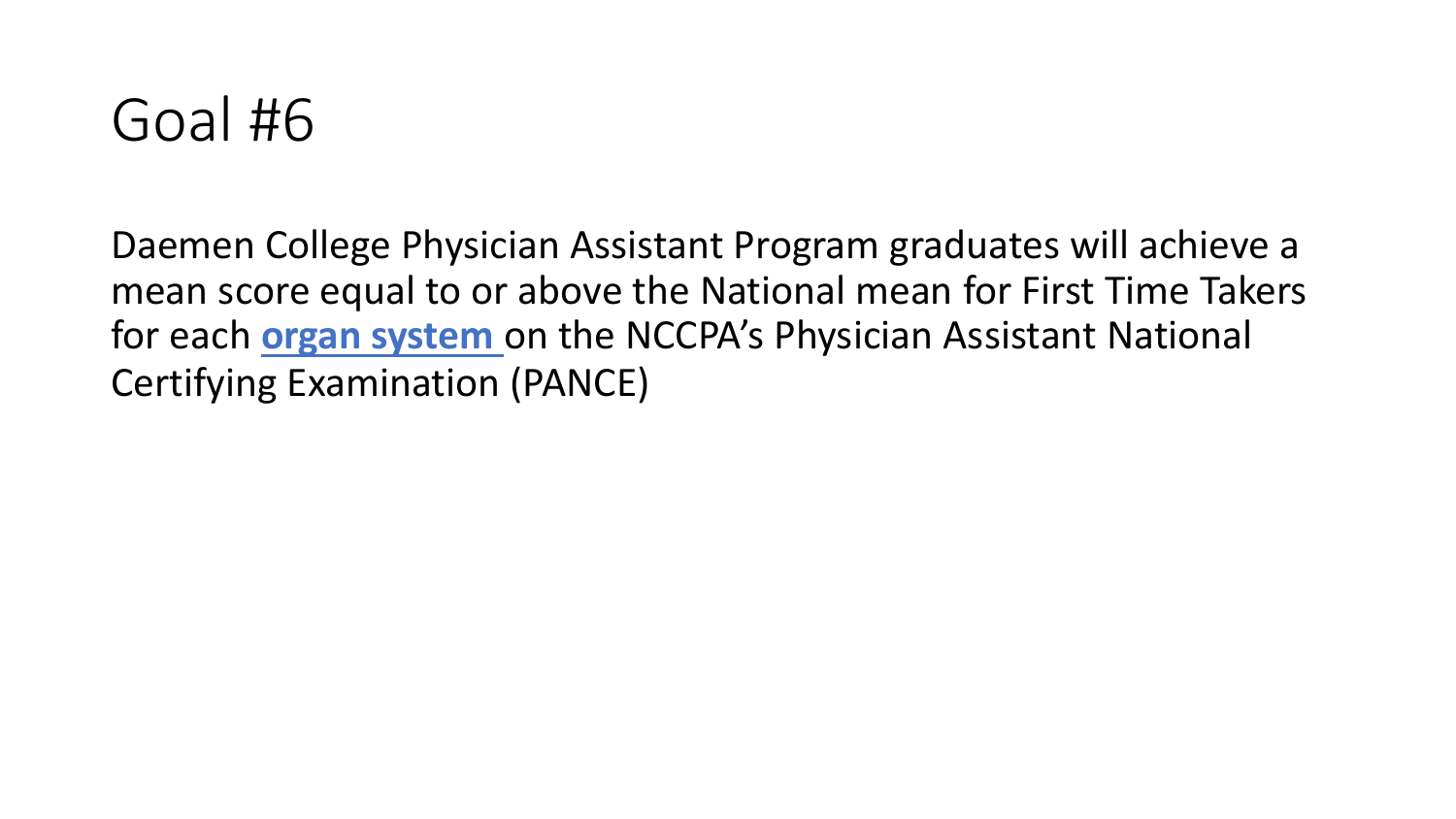# Organ Systems on the NCCPA PANCE

- Cardiovascular System
- Dermatologic System
- Endocrine System
- Gastrointestinal System and Nutrition
- Genitourinary System
	- (Male and Female)
- Hematologic System
- Infectious Diseases
- Musculoskeletal System
- Neurologic System
- Psychiatric/Behavioral
- Pulmonary System
- Renal System**\*new 2019**
- Reproductive System
	- (Male and Female)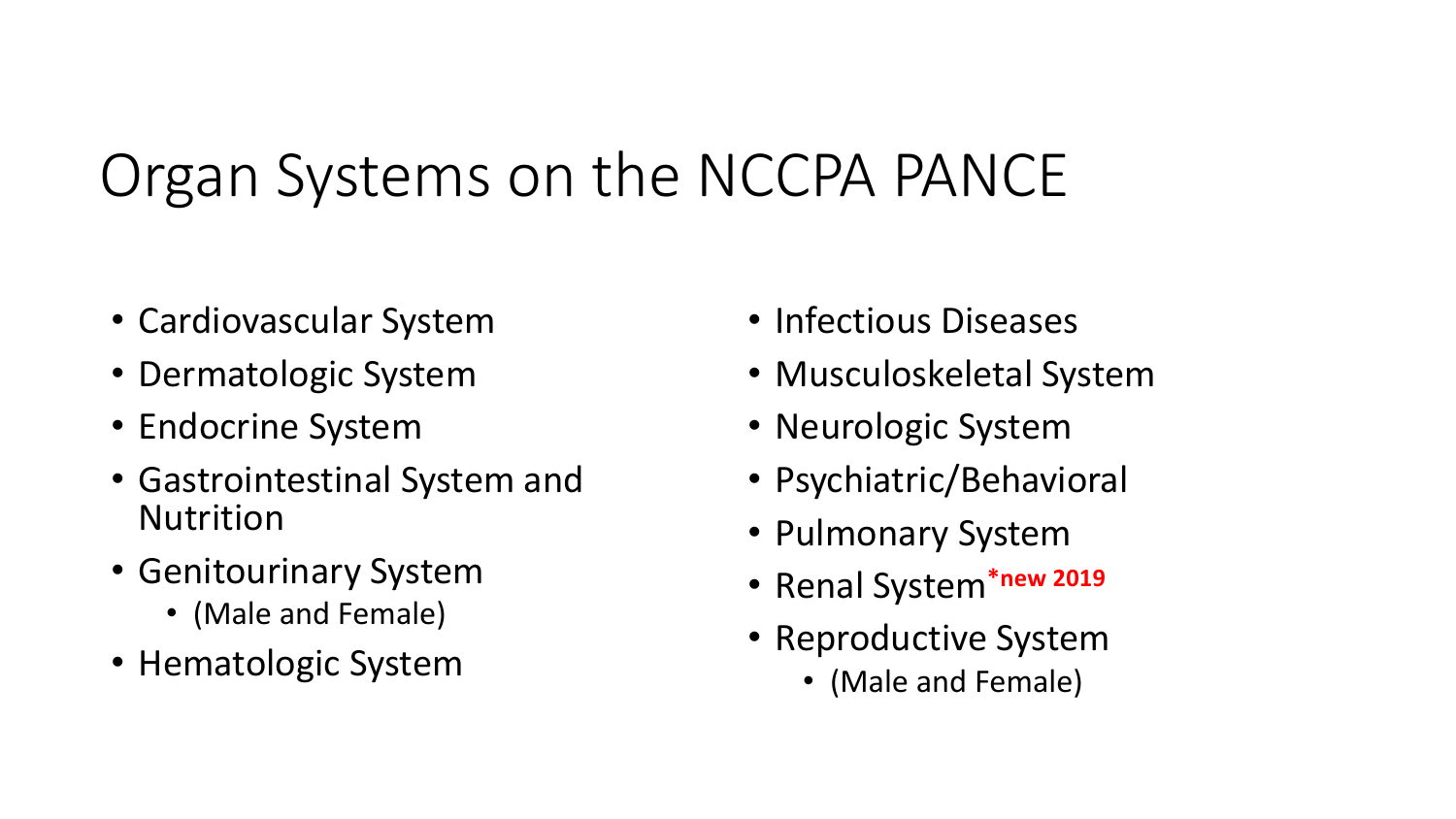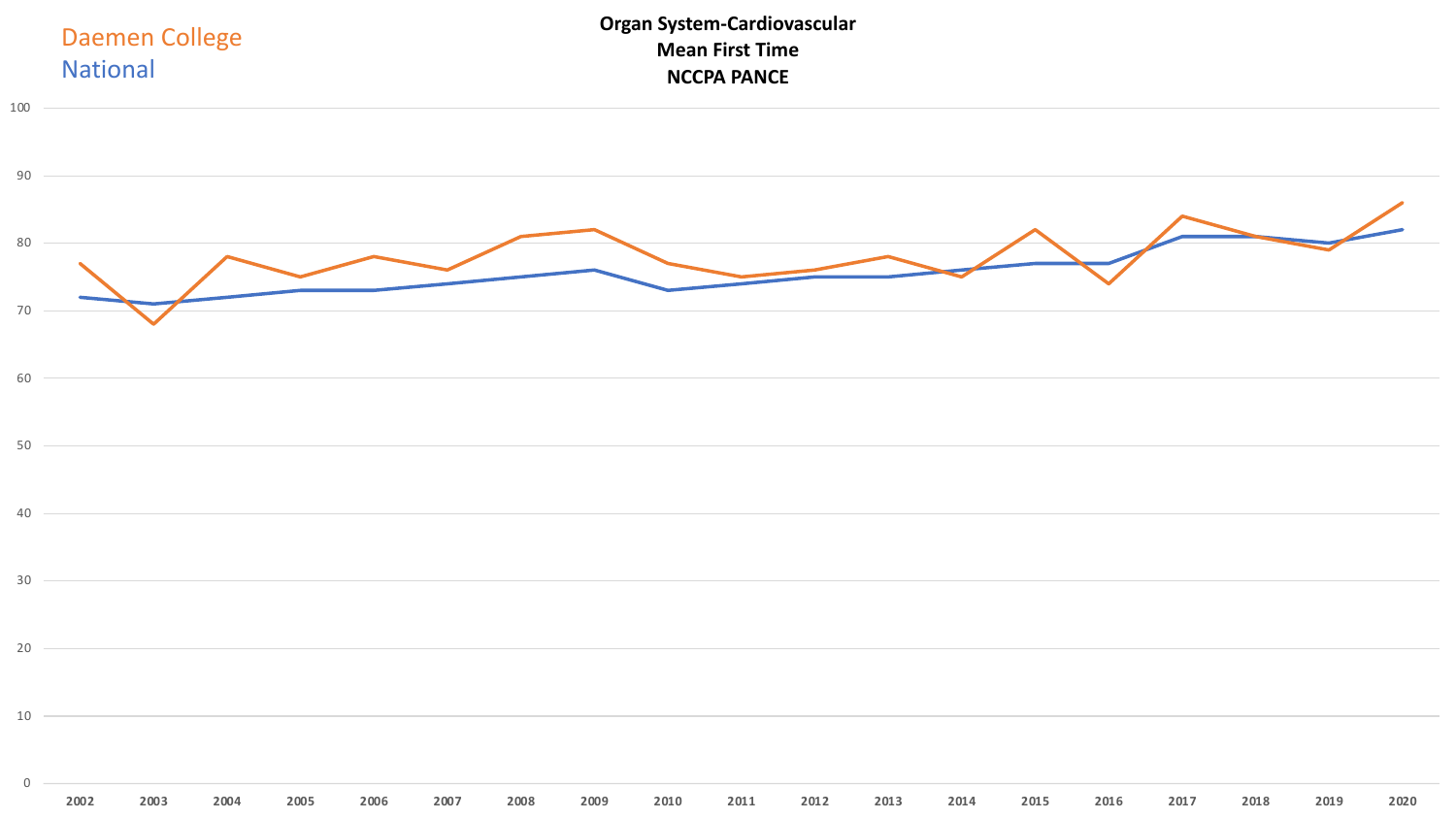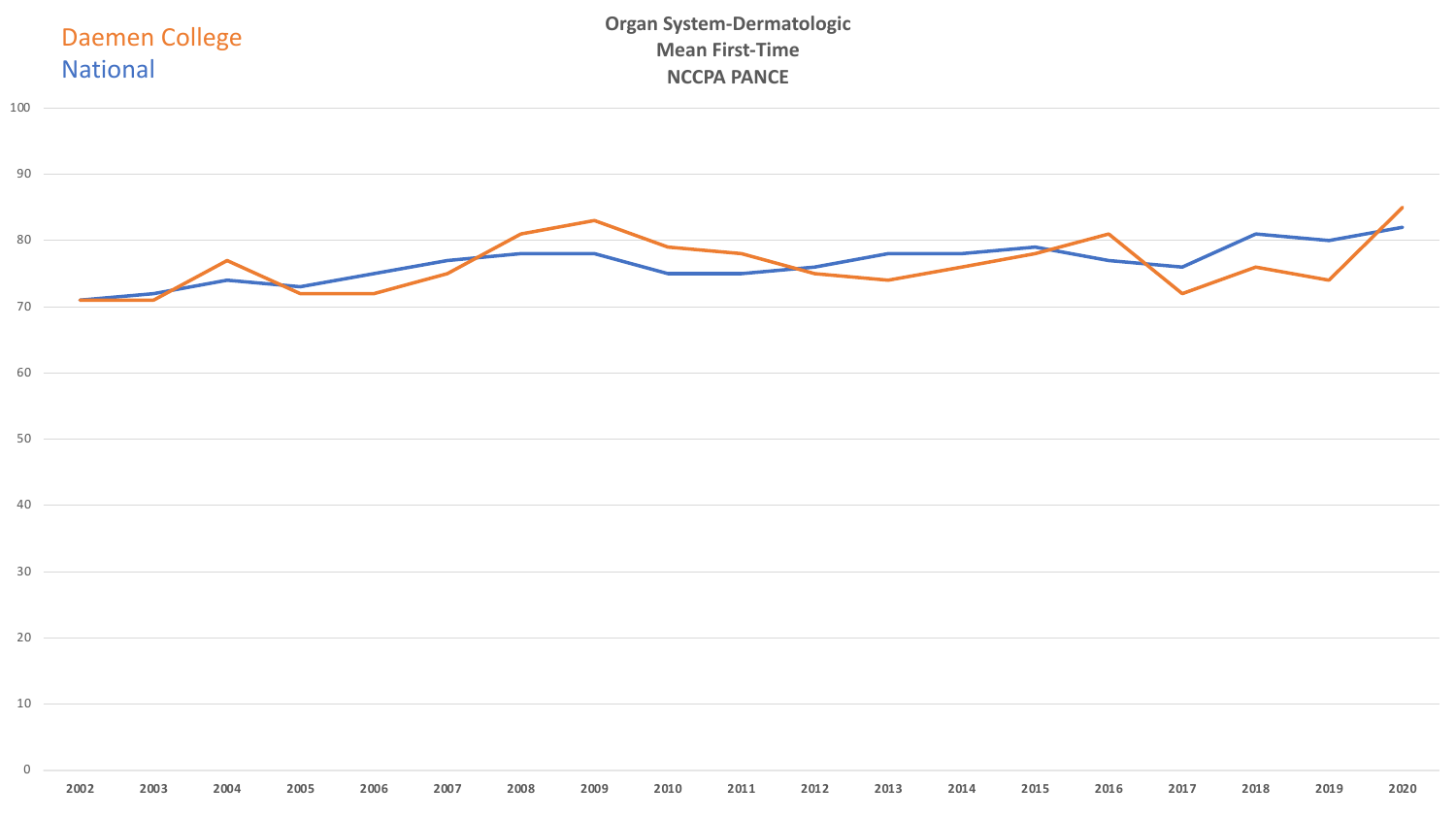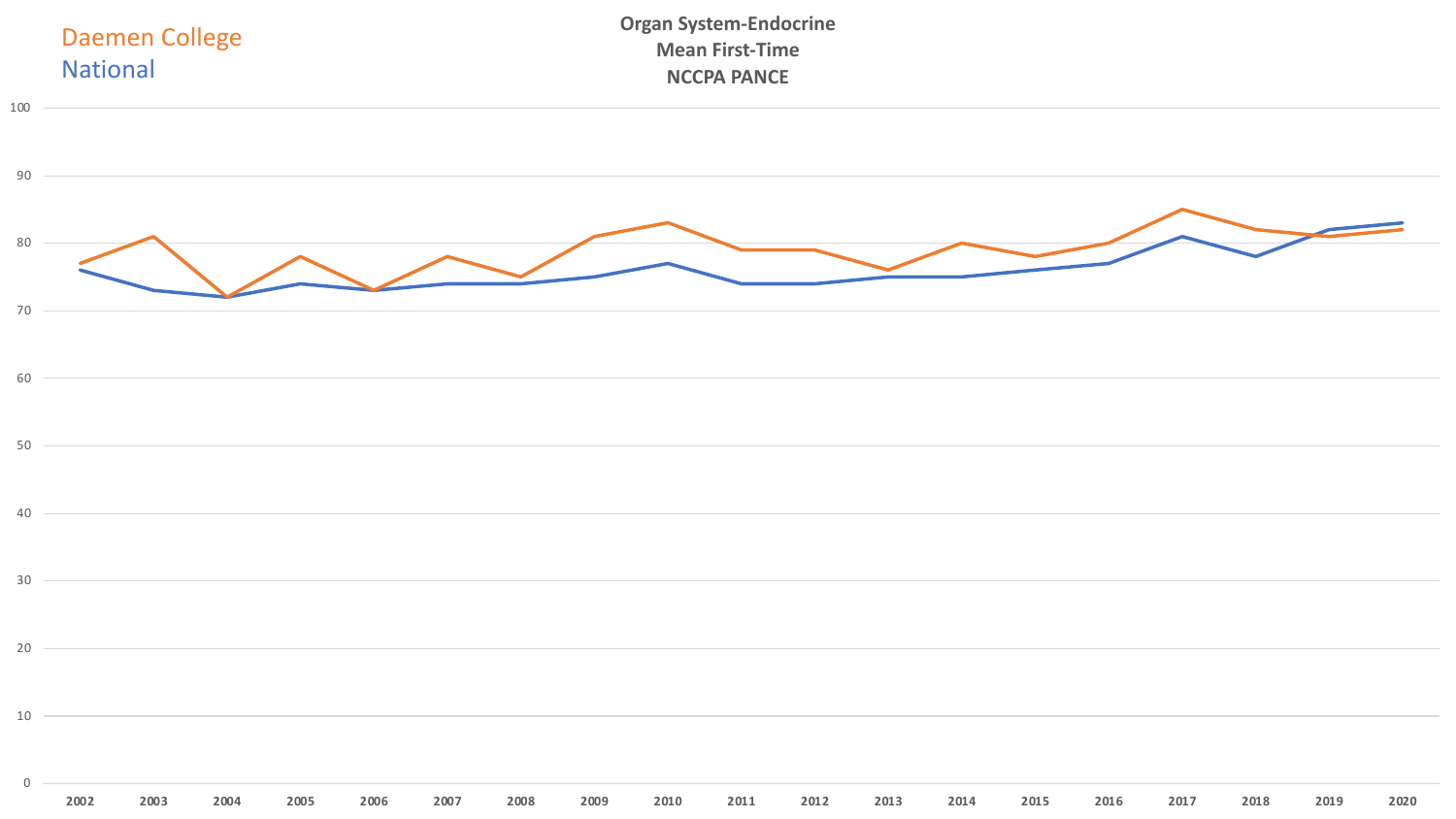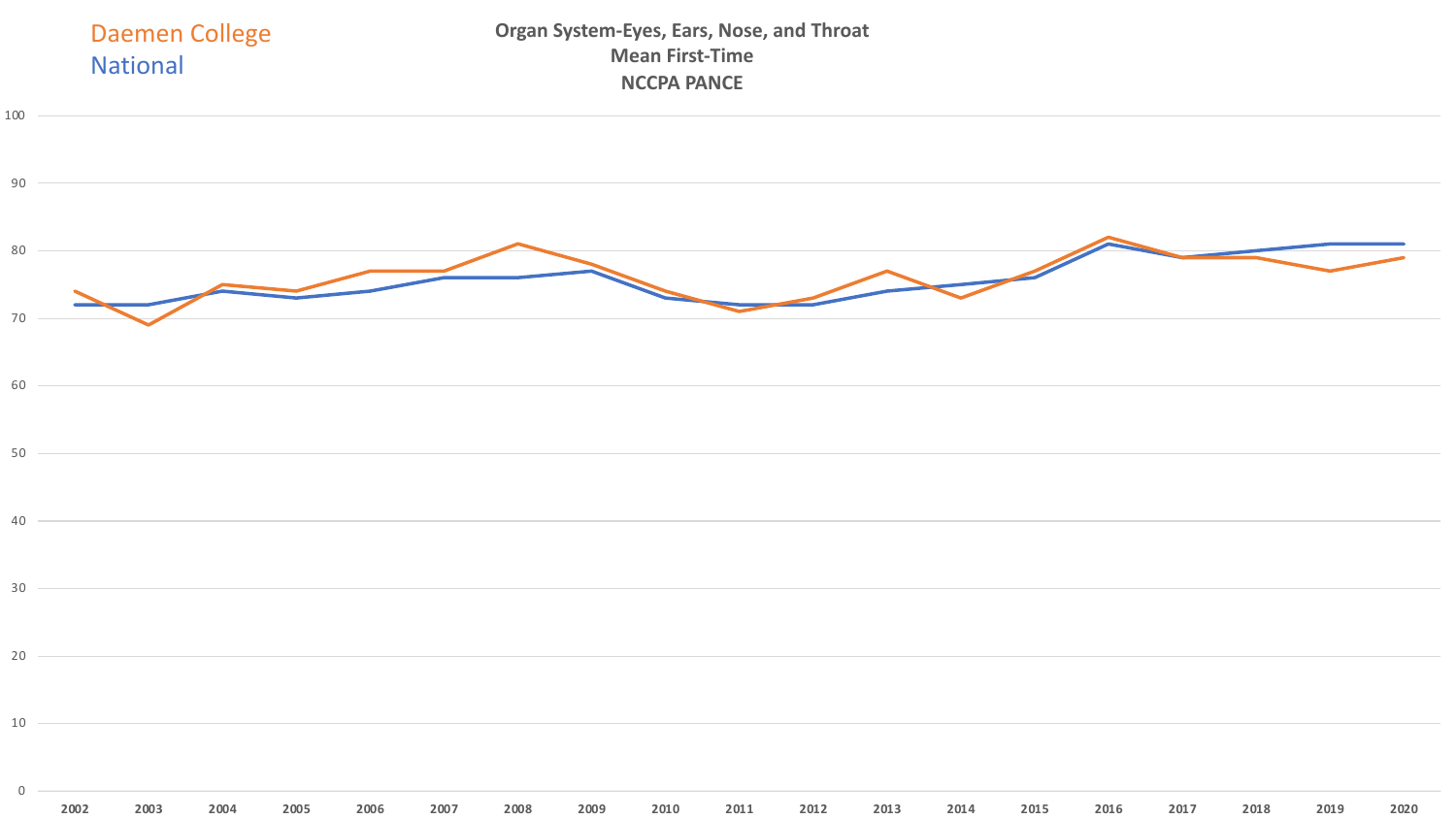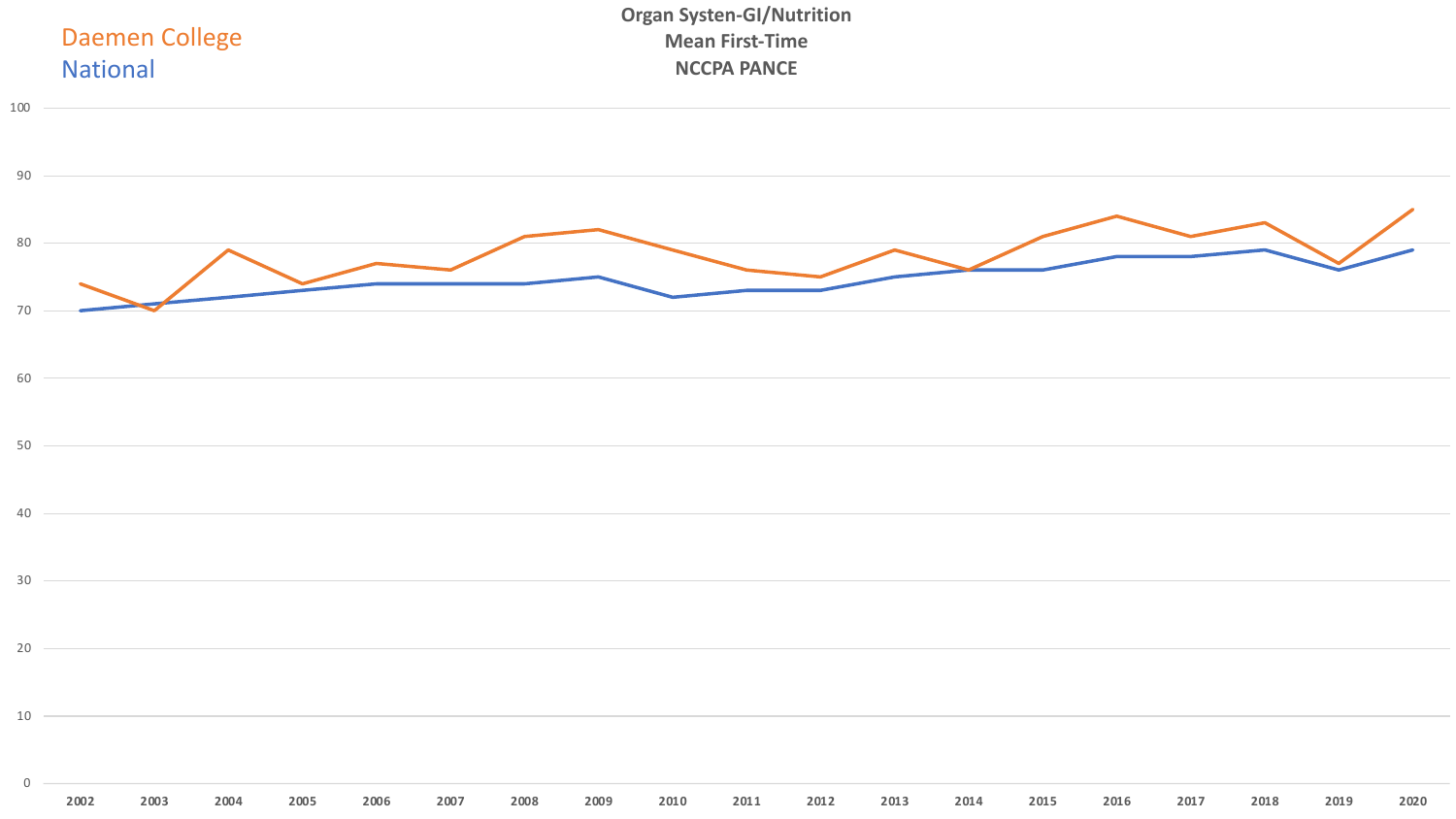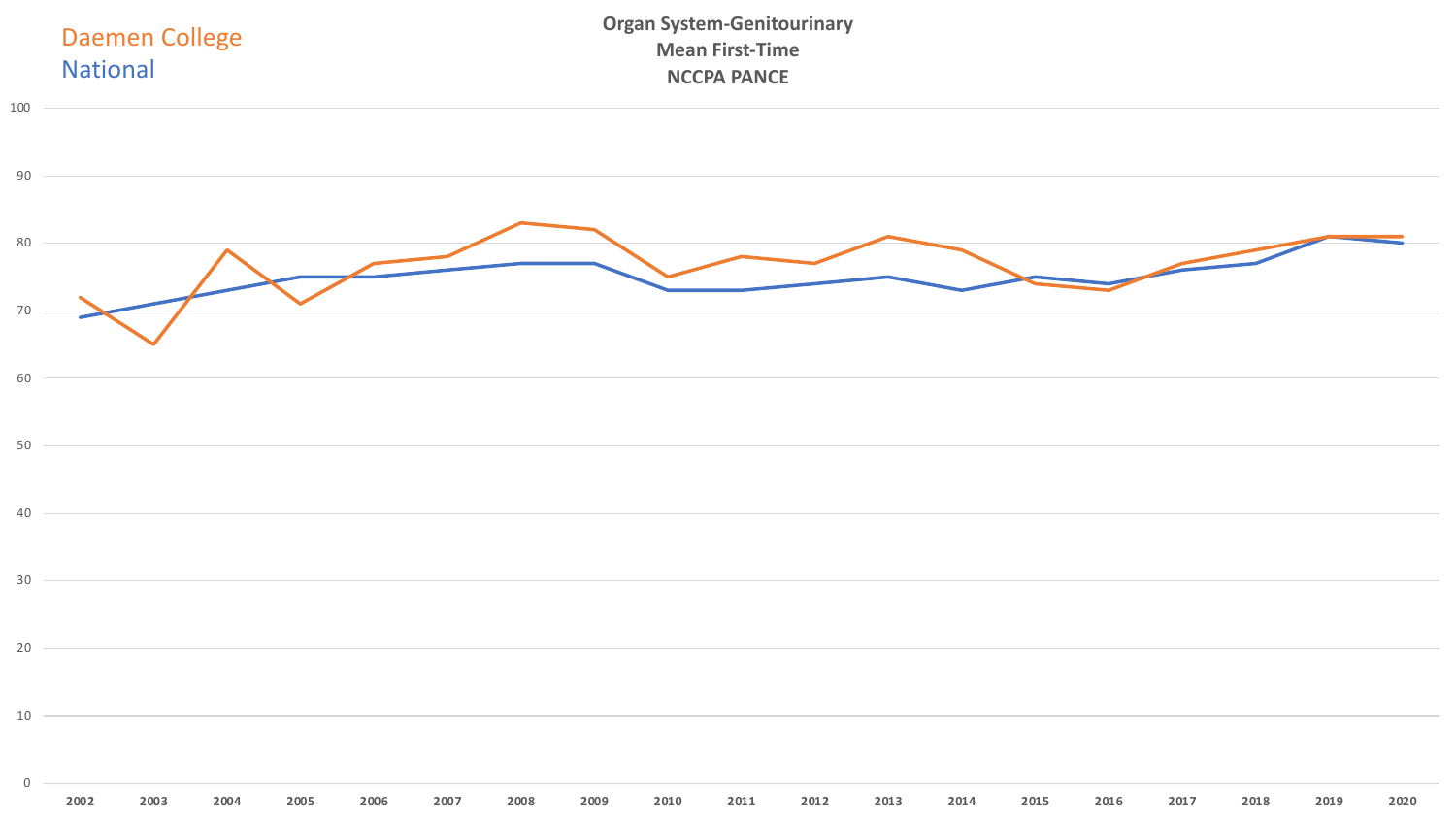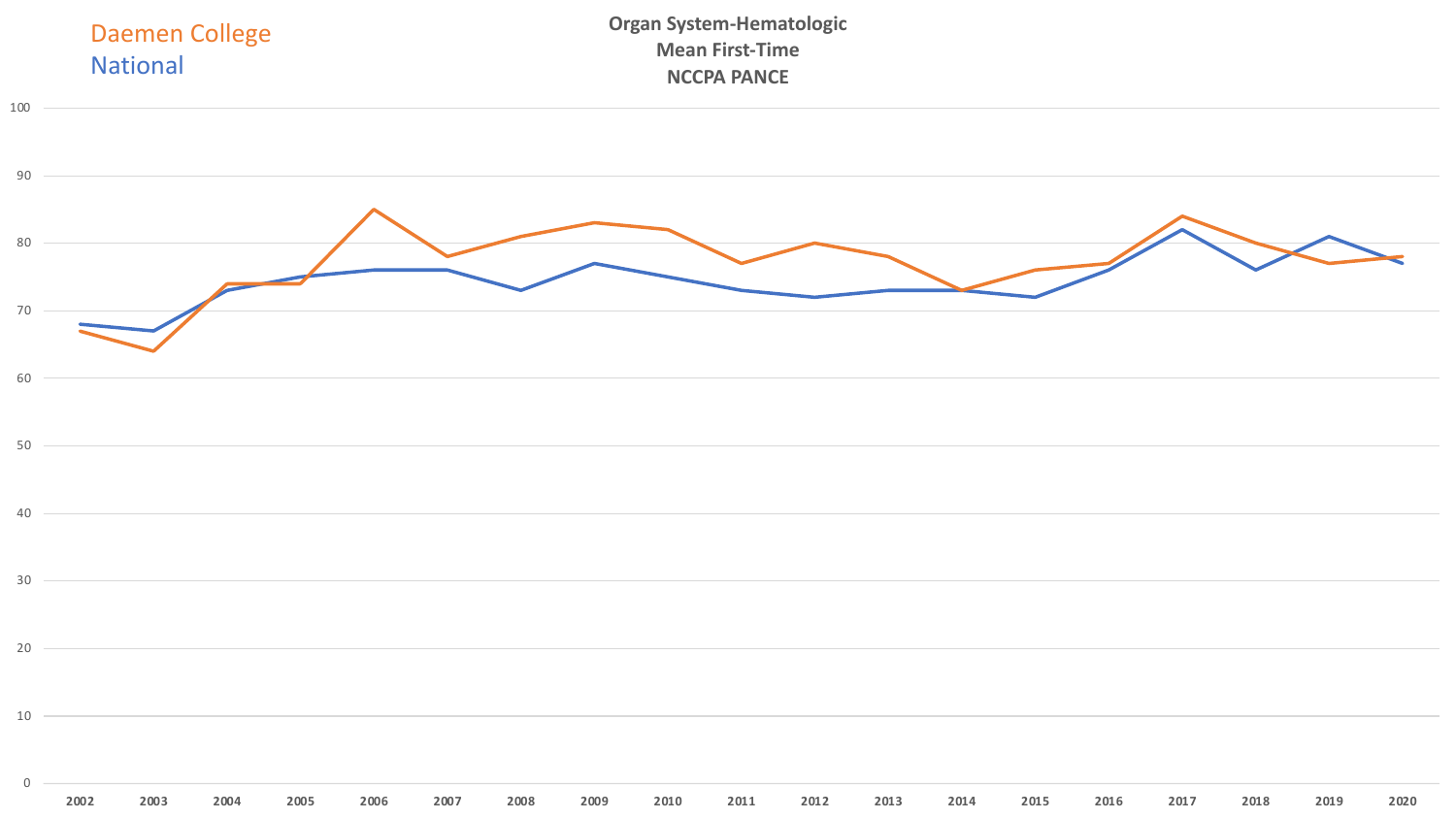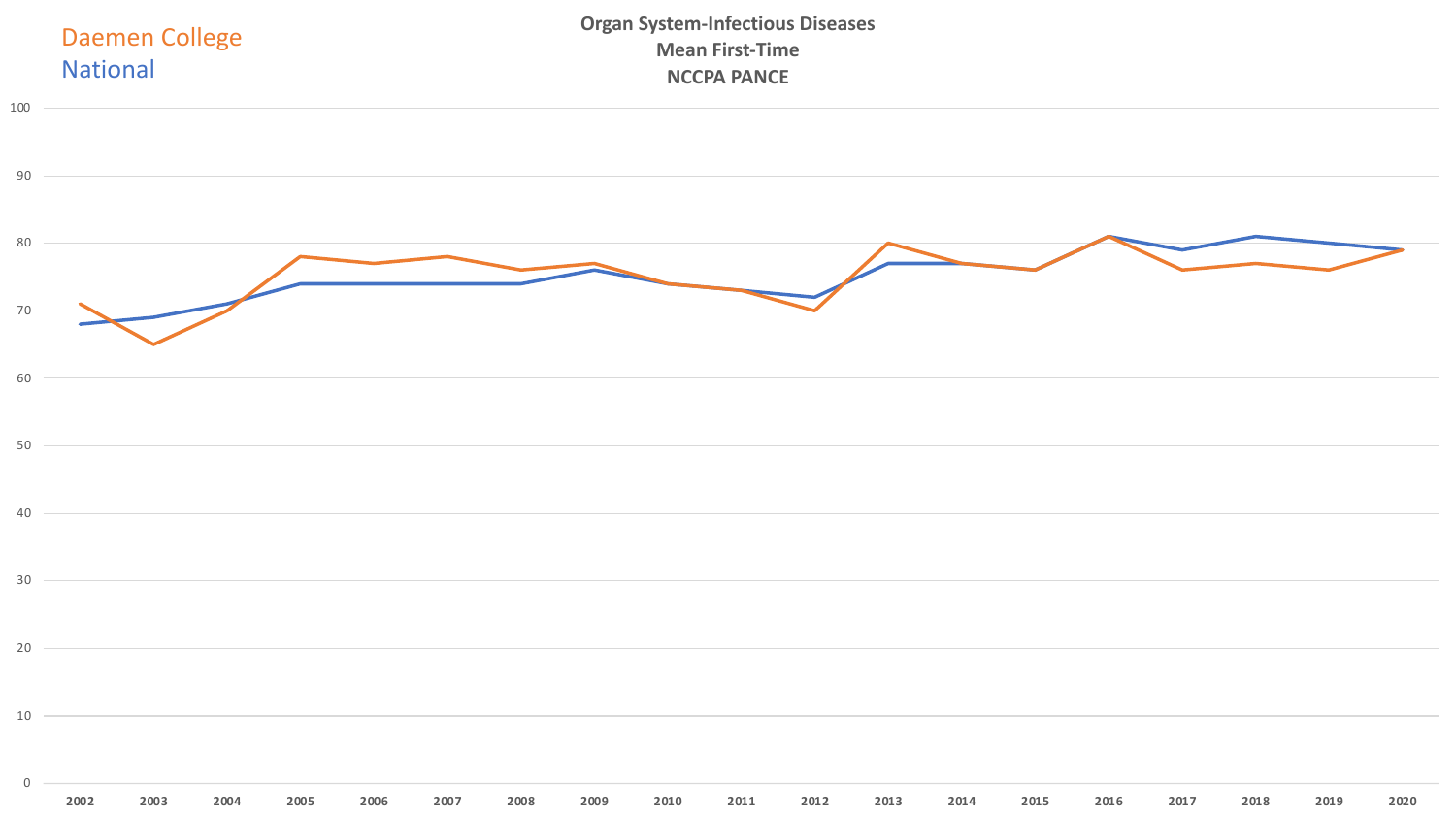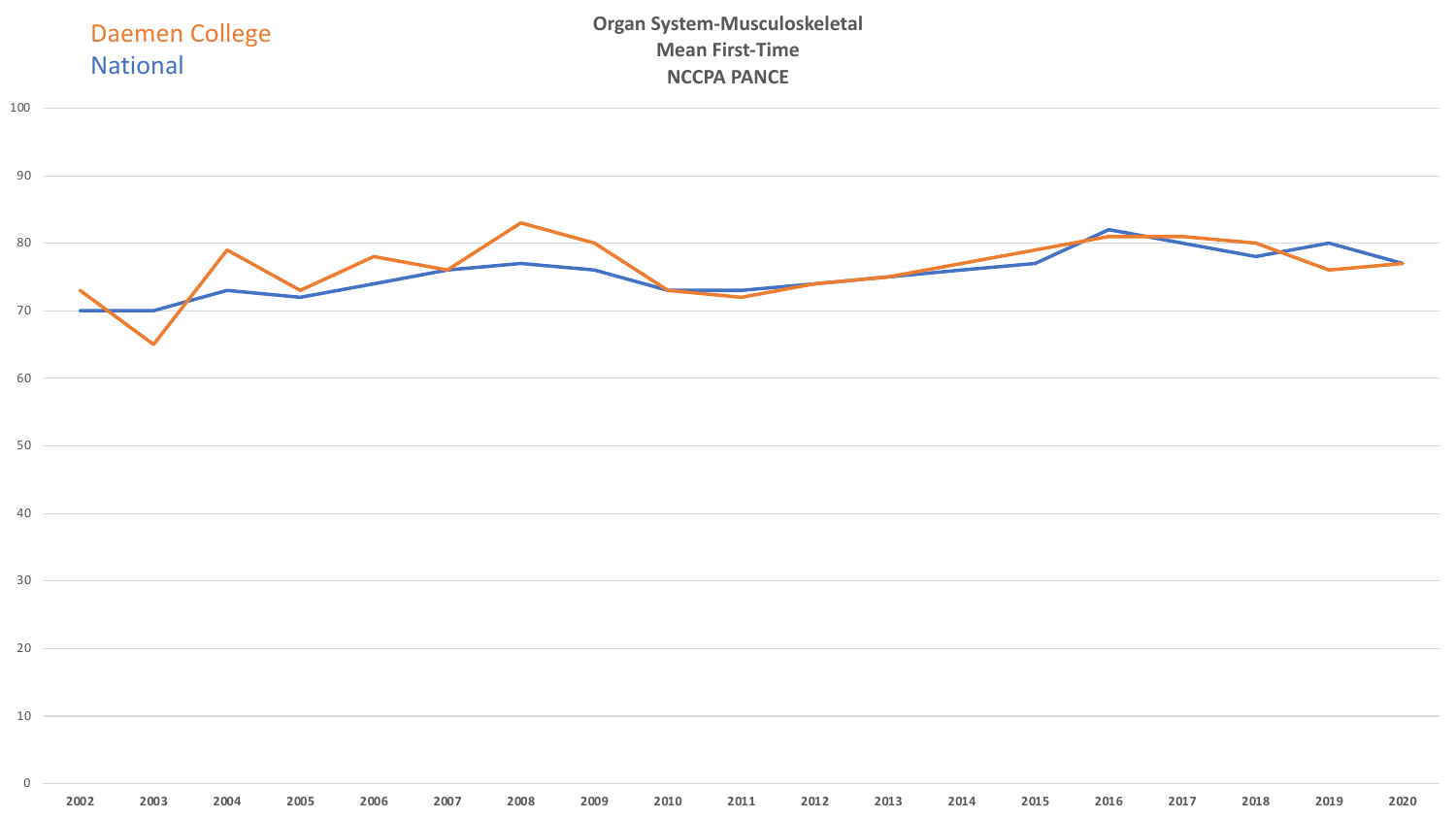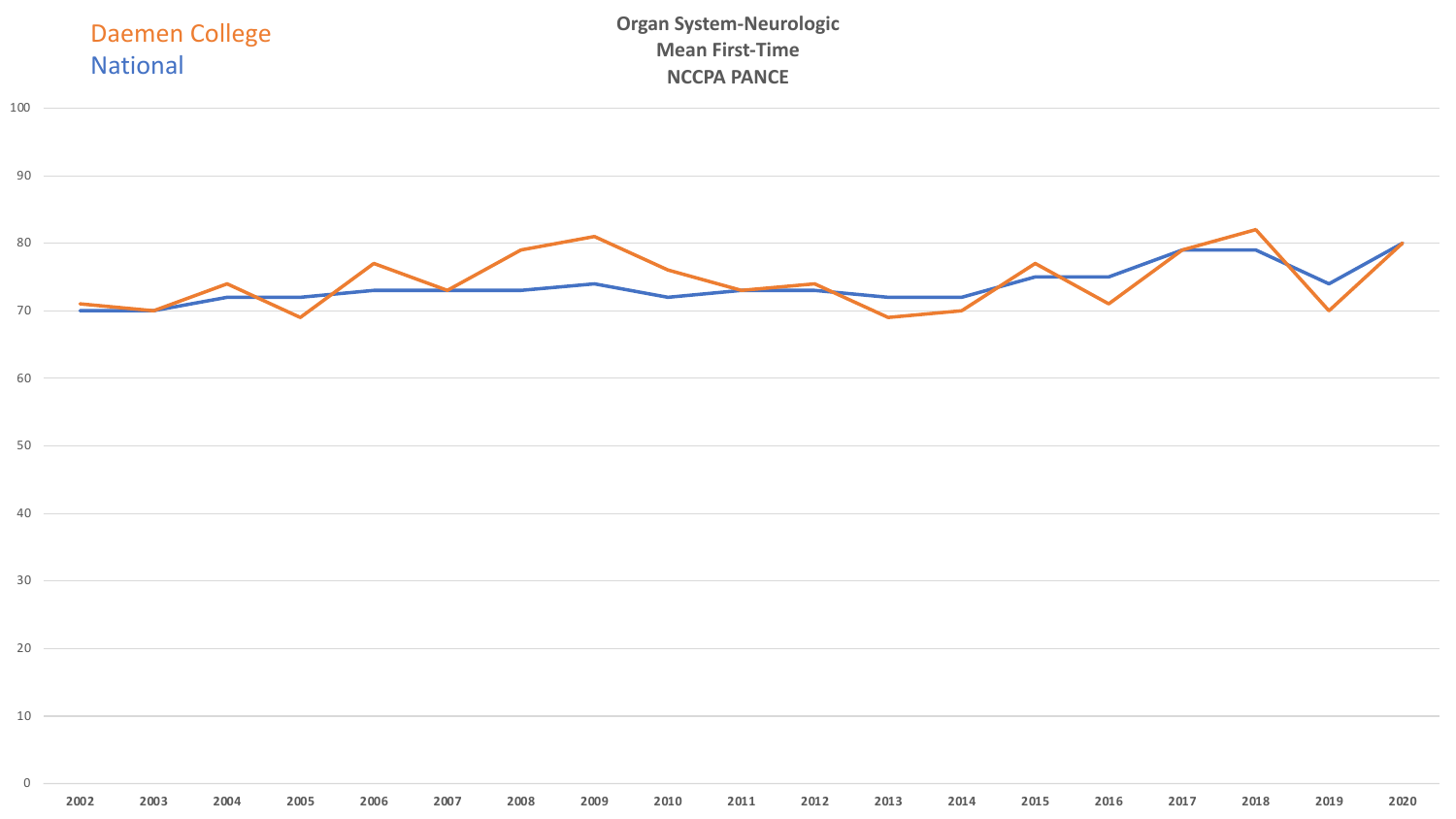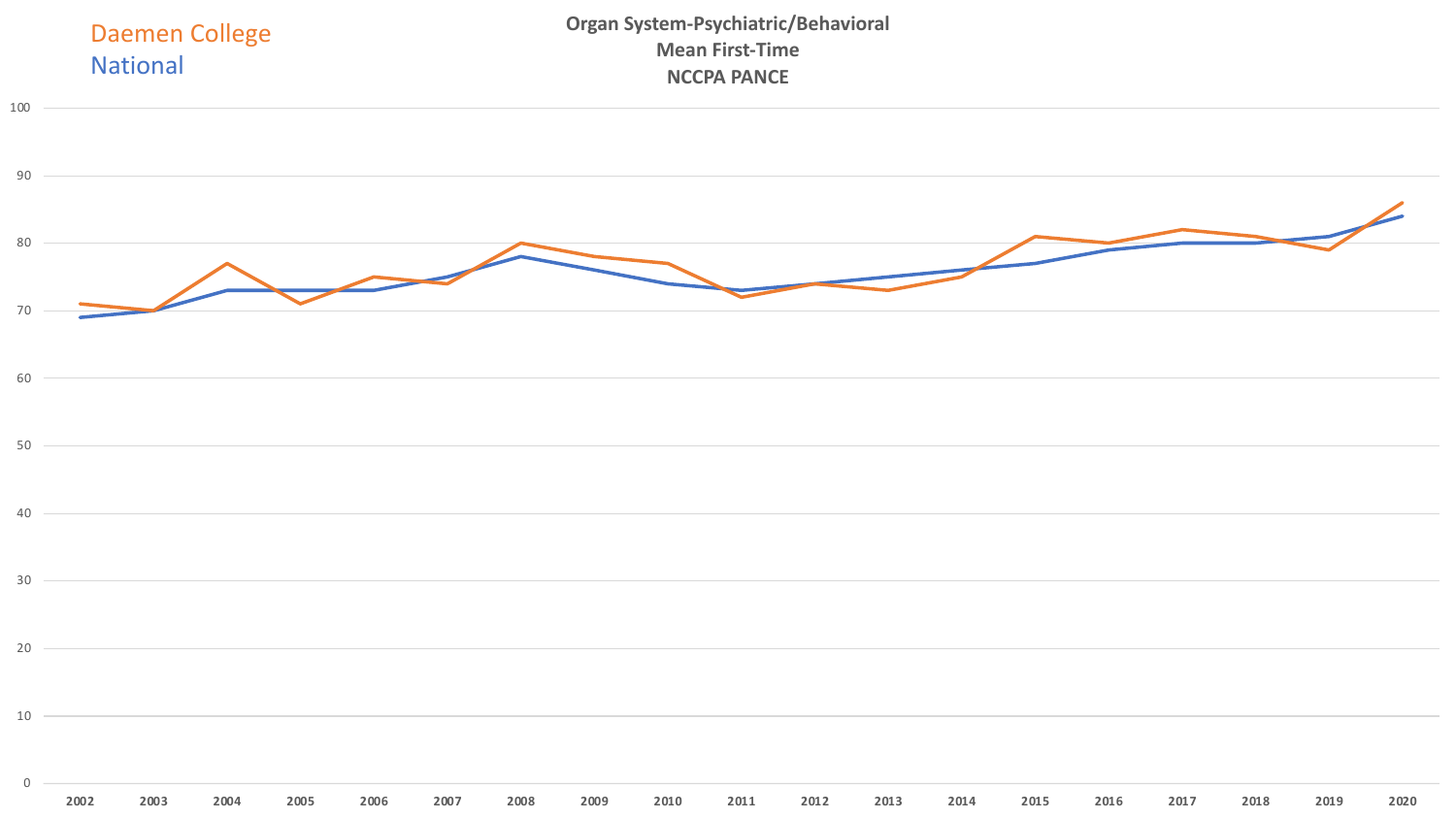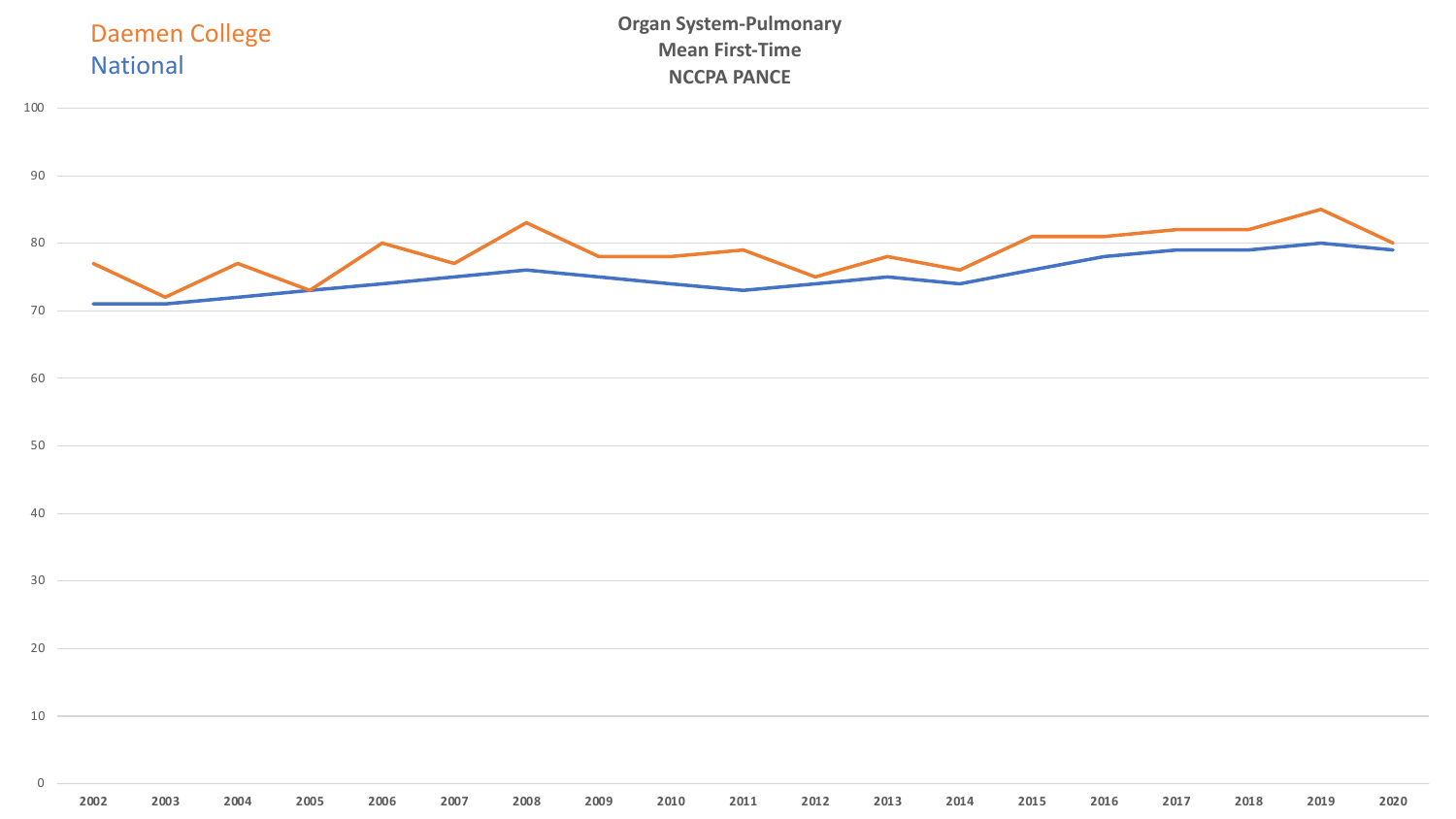|                | <b>National</b> | <b>Daemen College</b> |      |      |      |      |      |      | <b>Organ System-Renal</b><br><b>Mean First-Time</b><br><b>NCCPA PANCE</b> |      |      |      |      |      |      |      |                    |      |
|----------------|-----------------|-----------------------|------|------|------|------|------|------|---------------------------------------------------------------------------|------|------|------|------|------|------|------|--------------------|------|
| $100$ —        |                 |                       |      |      |      |      |      |      |                                                                           |      |      |      |      |      |      |      |                    |      |
|                |                 | $90$ $-$              |      |      |      |      |      |      |                                                                           |      |      |      |      |      |      |      |                    |      |
| $80 -$         |                 |                       |      |      |      |      |      |      |                                                                           |      |      |      |      |      |      |      | *new category 2019 |      |
| $70 -$         |                 |                       |      |      |      |      |      |      |                                                                           |      |      |      |      |      |      |      |                    |      |
| 60             |                 |                       |      |      |      |      |      |      |                                                                           |      |      |      |      |      |      |      |                    |      |
| $50 -$         |                 |                       |      |      |      |      |      |      |                                                                           |      |      |      |      |      |      |      |                    |      |
| $40 -$         |                 |                       |      |      |      |      |      |      |                                                                           |      |      |      |      |      |      |      |                    |      |
| 30             |                 |                       |      |      |      |      |      |      |                                                                           |      |      |      |      |      |      |      |                    |      |
| 20             |                 |                       |      |      |      |      |      |      |                                                                           |      |      |      |      |      |      |      |                    |      |
| $10 -$         |                 |                       |      |      |      |      |      |      |                                                                           |      |      |      |      |      |      |      |                    |      |
| $\overline{0}$ | 2002            | 2003<br>2004          | 2005 | 2006 | 2007 | 2008 | 2009 | 2010 | 2011                                                                      | 2012 | 2013 | 2014 | 2015 | 2016 | 2017 | 2018 | 2019               | 2020 |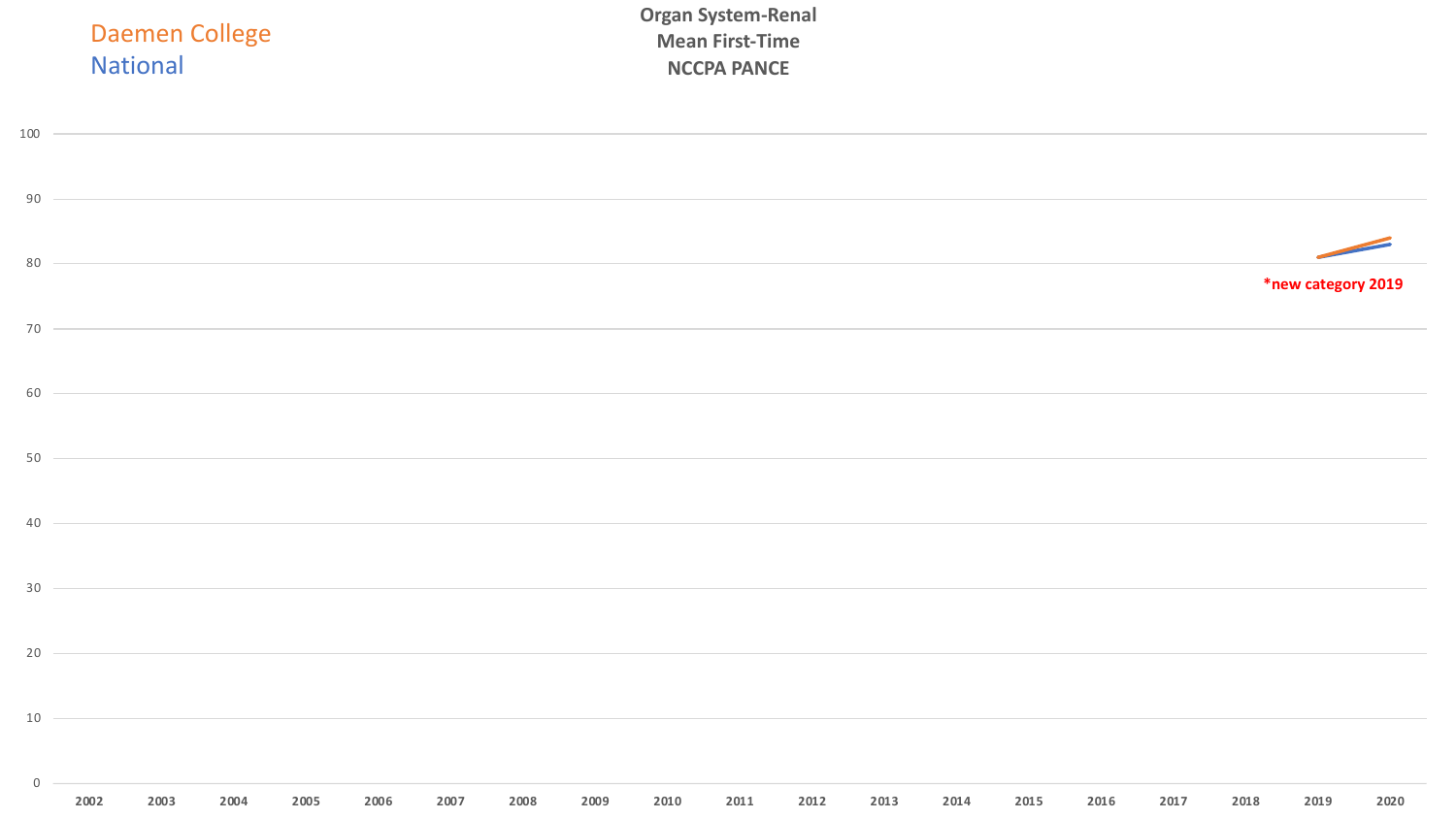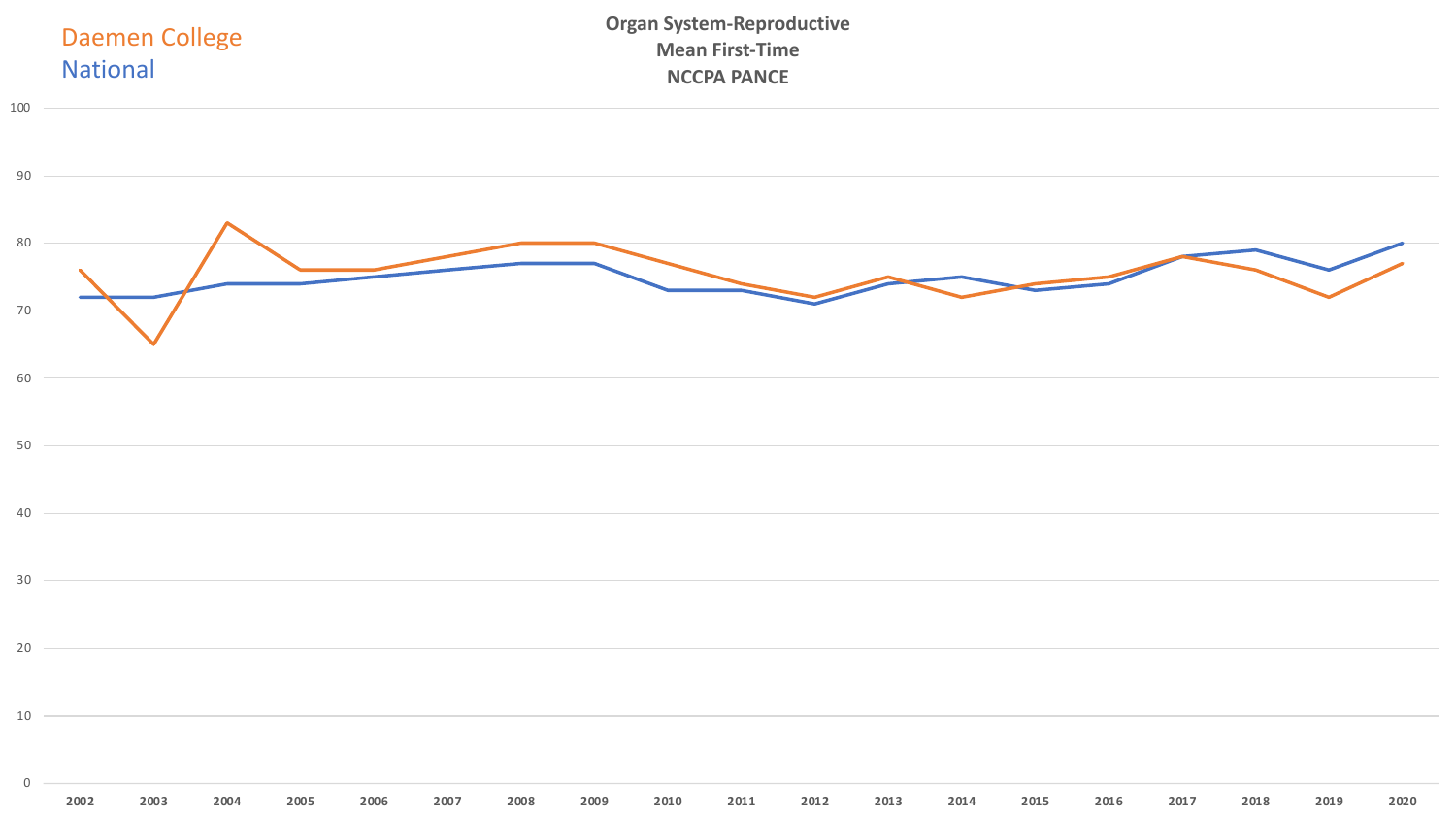Daemen College Physician Assistant Program graduates will achieve a mean score equal to or above the National mean for First Time Takers for each **task area** on the NCCPA's Physician Assistant National Certifying Examination (PANCE)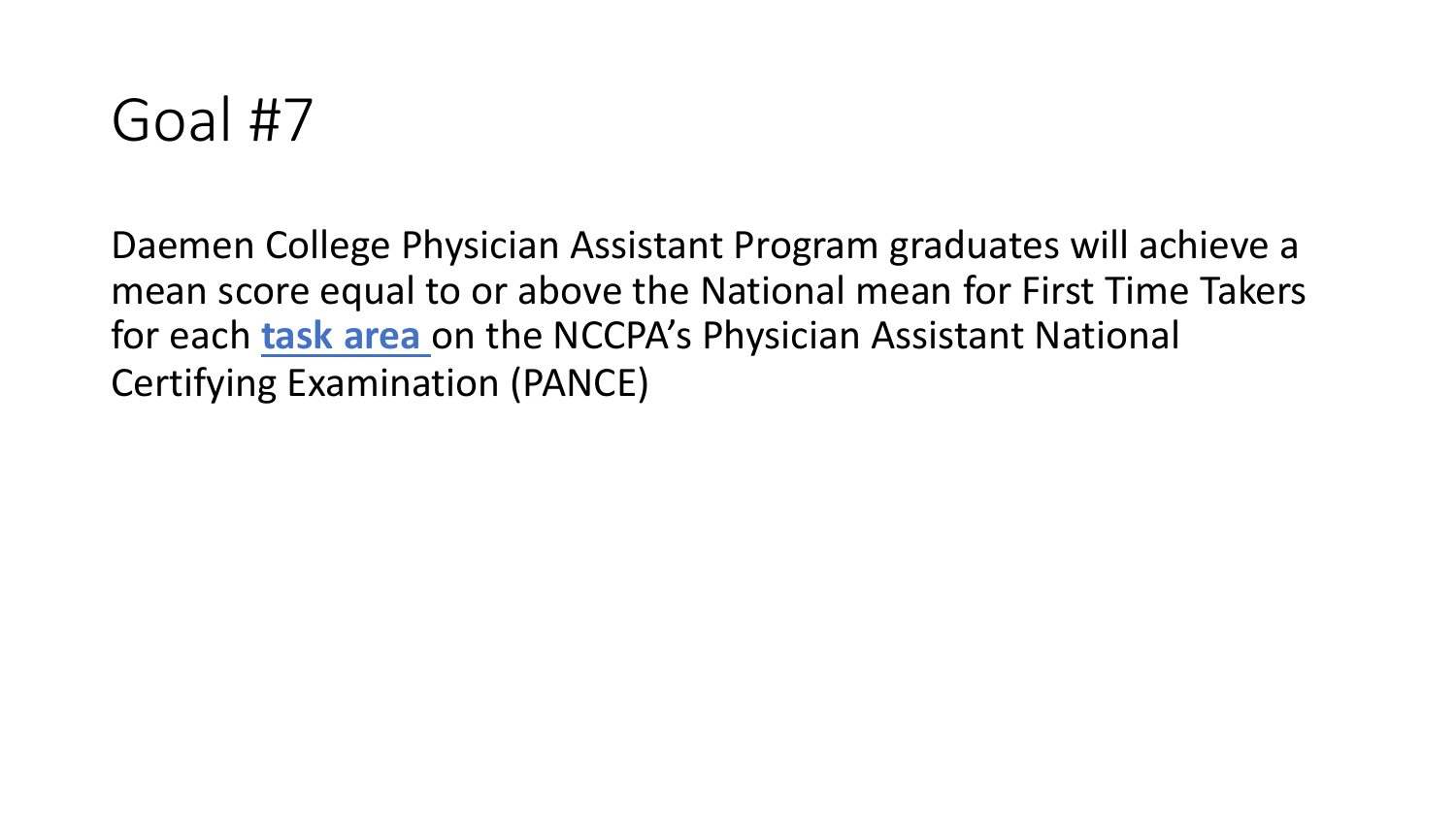# Task Areas on the NCCPA PANCE

- Applying Basic Scientific Concepts
- Clinical Interventions
- Formulating Most Likely **Diagnosis**
- Health Maintenance, Patient Education, and Preventive **Measures**
- History Taking and Performing Physical Examination
- PANCE Professional Practice**\*new 2019**
- Pharmaceutical Therapeutics
- Using Diagnostic and Laboratory Studies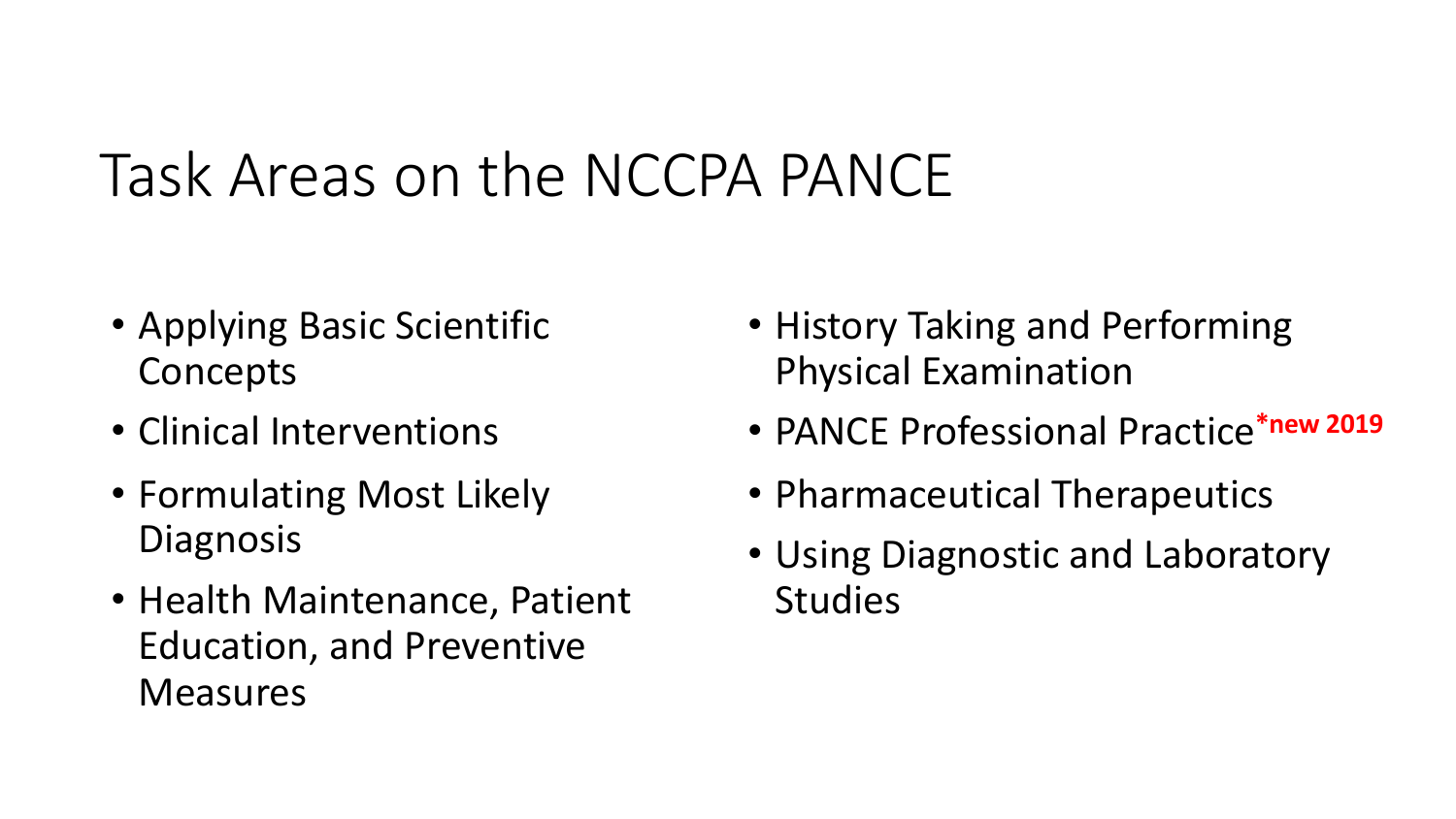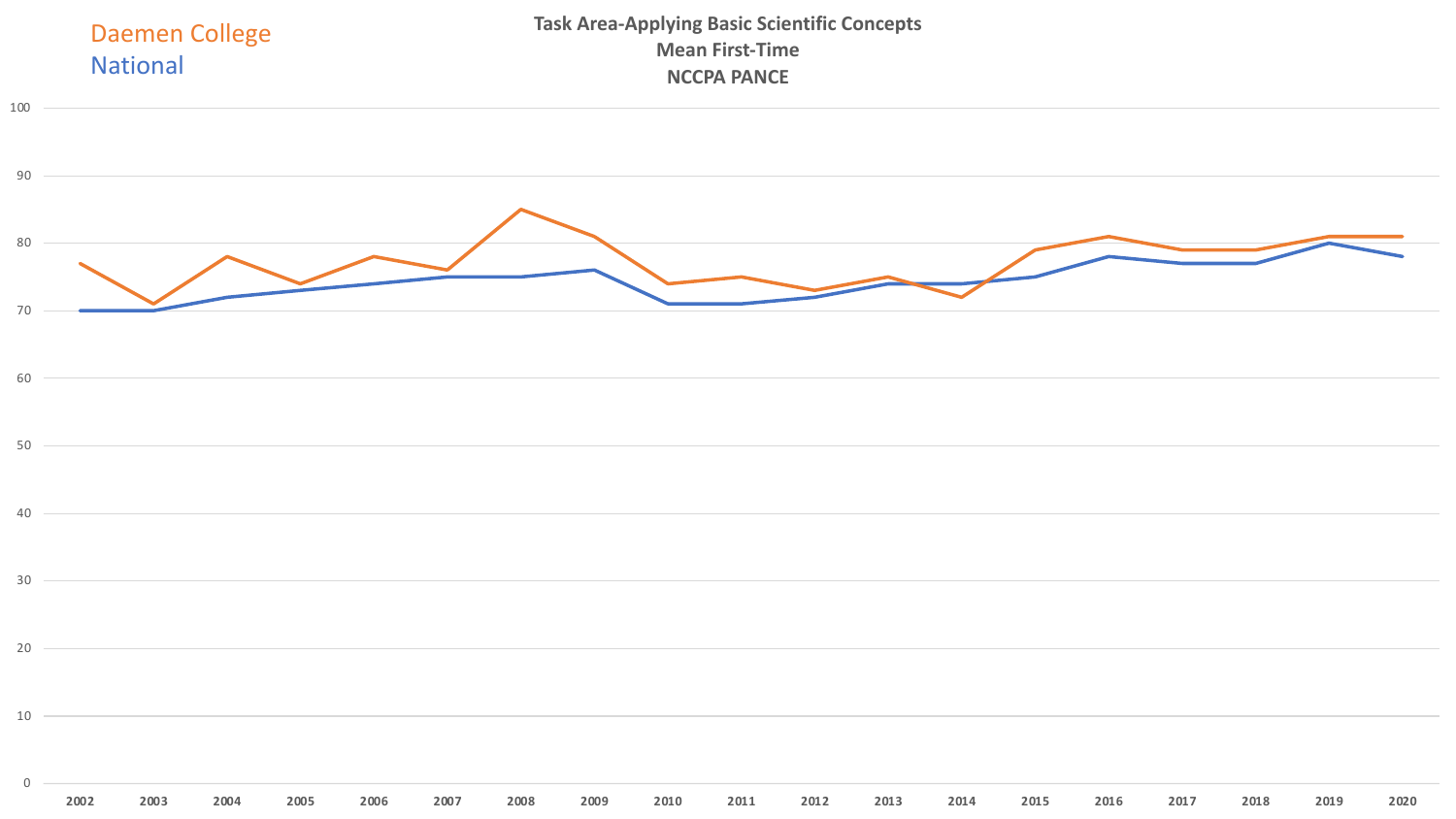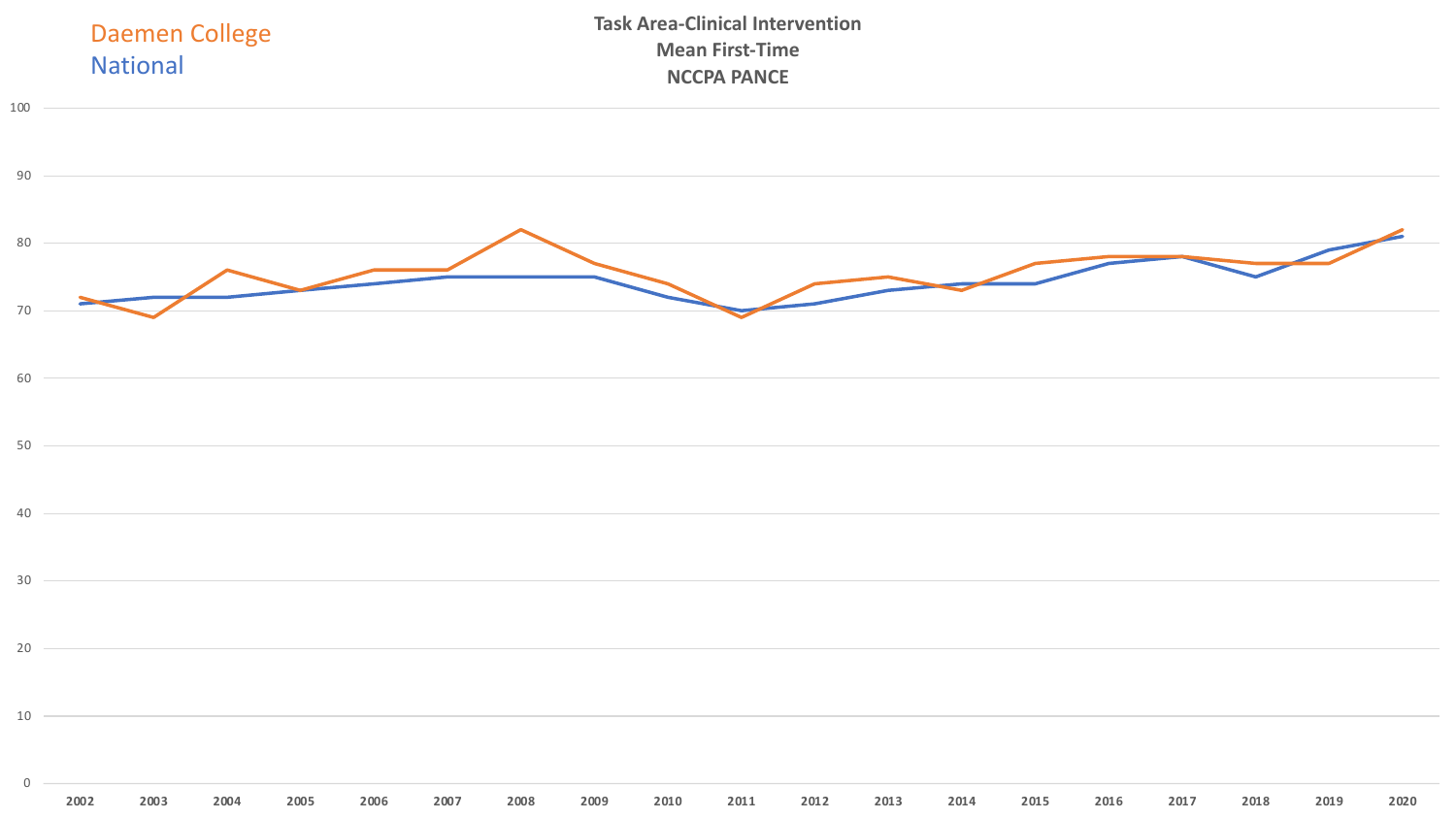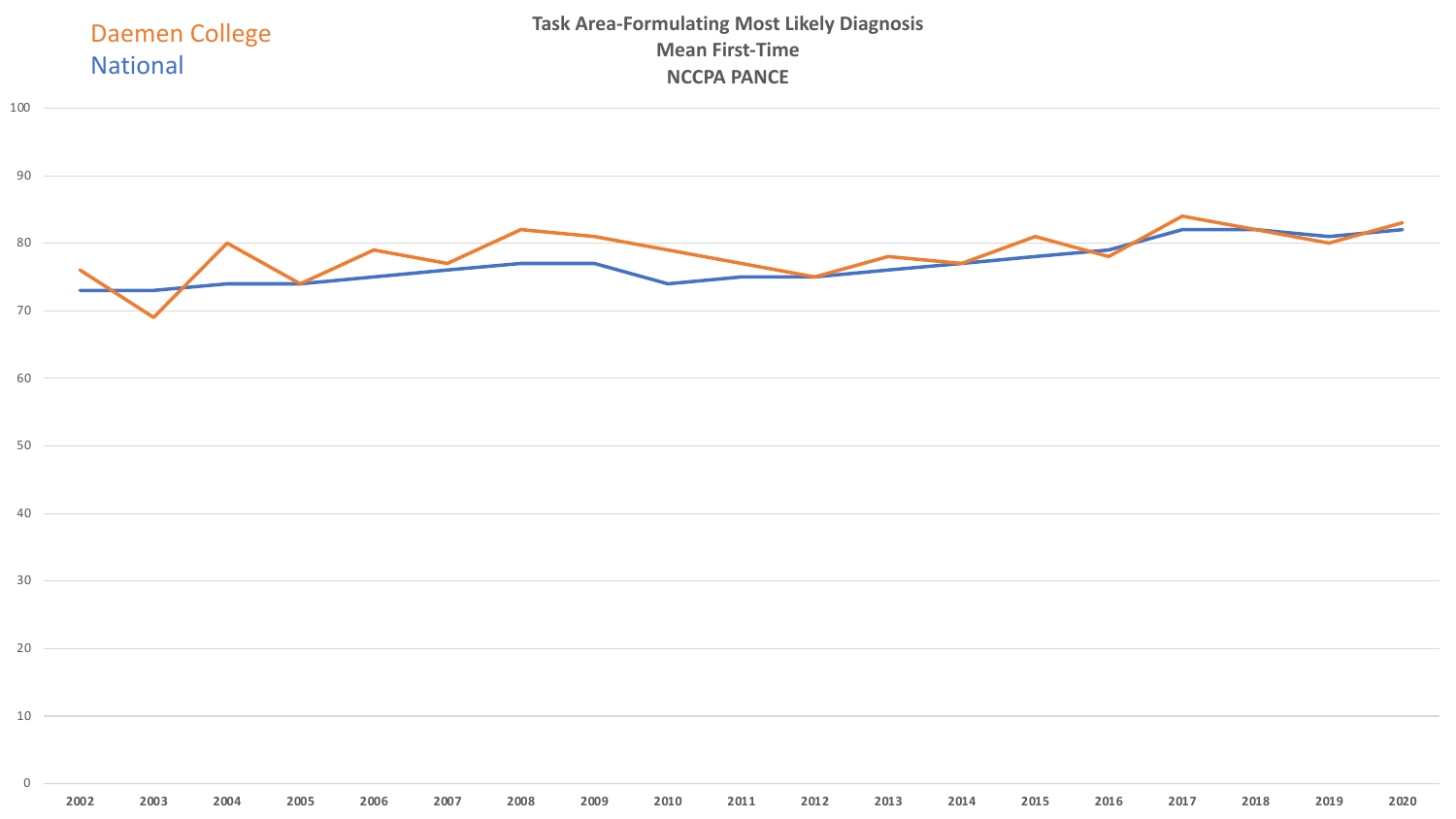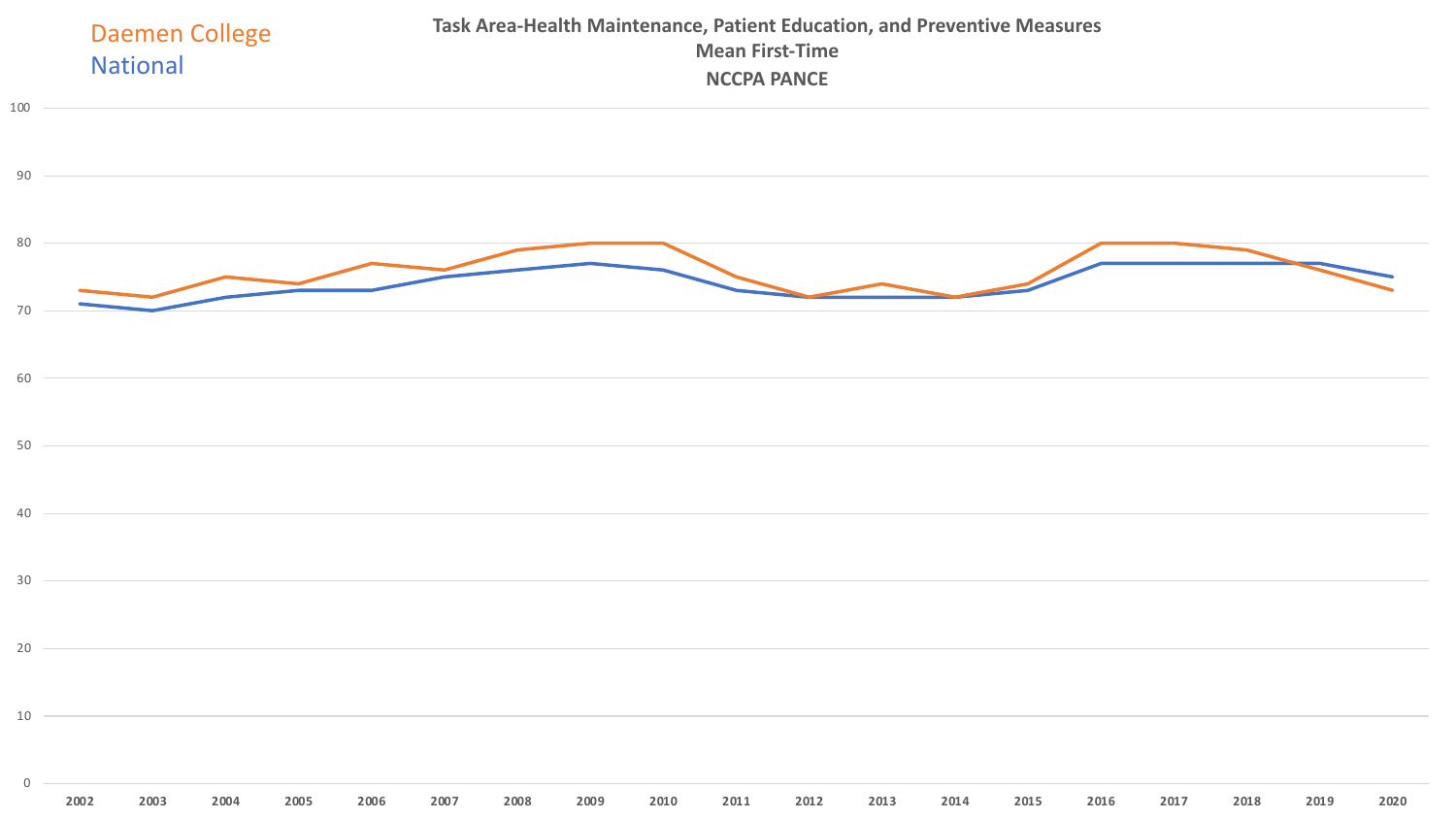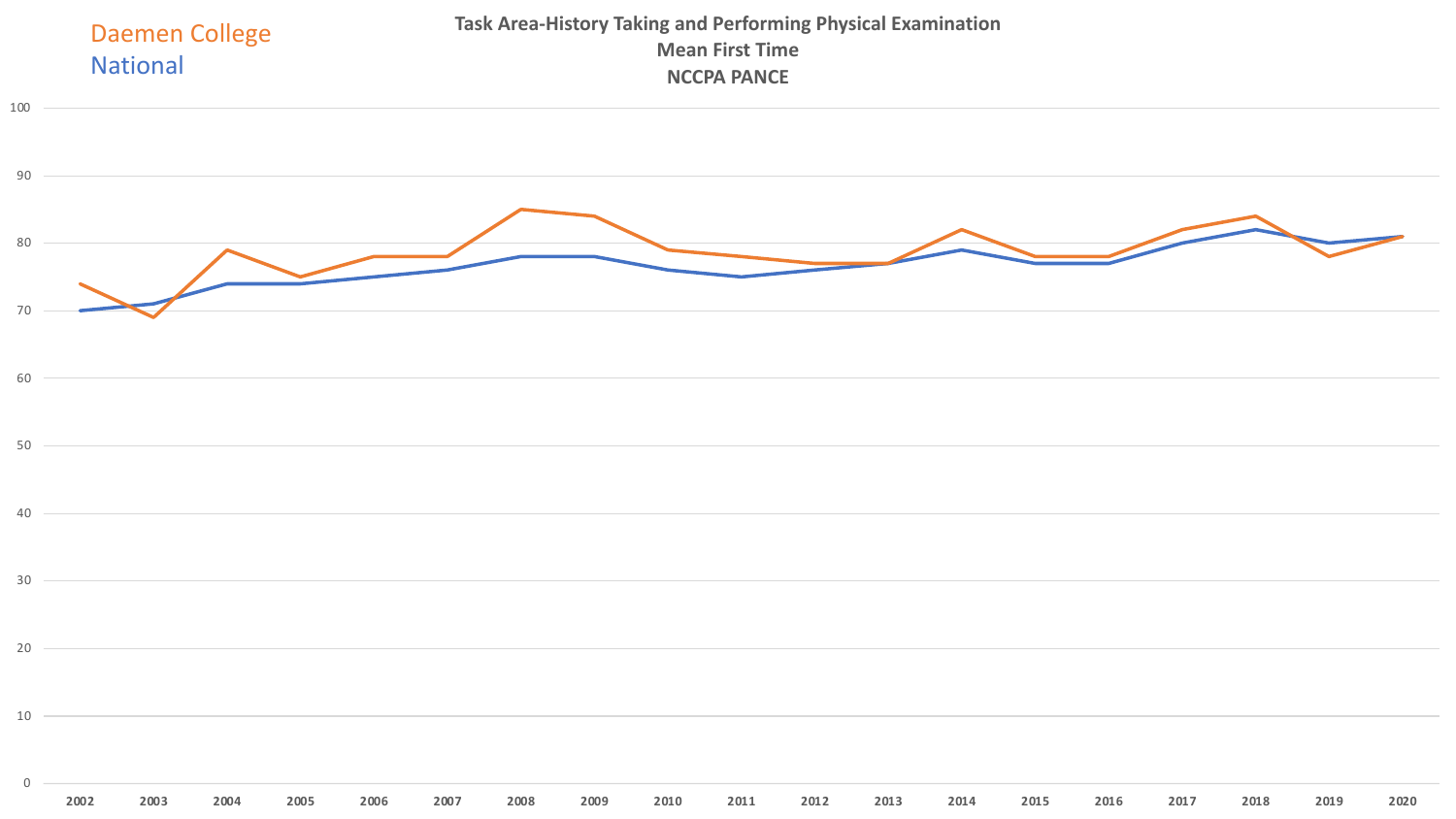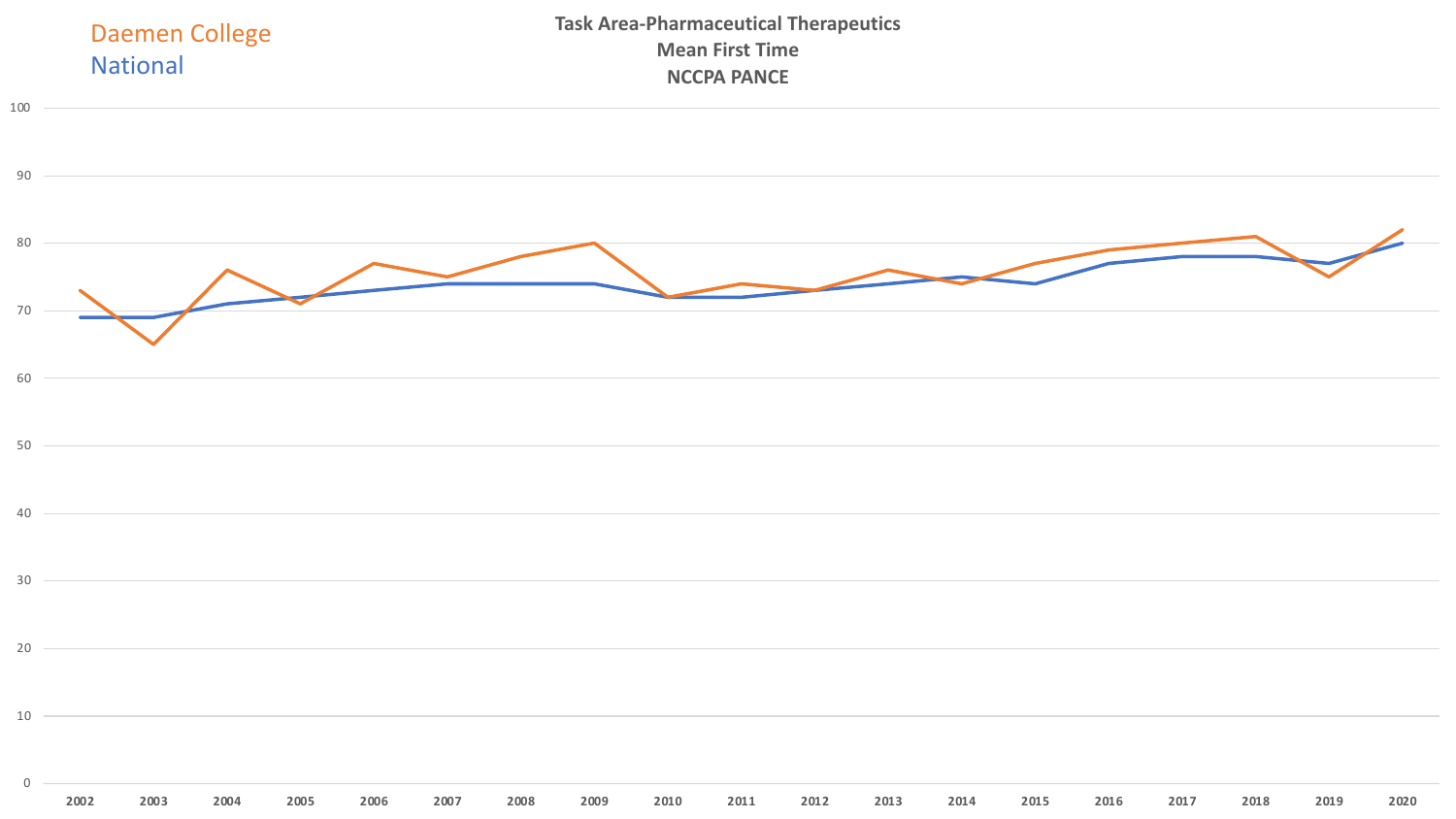|             | <b>Daemen College</b><br><b>National</b>                                                                                                                             |                                                                                   | <b>Task Area-PANCE Professional Practice</b><br><b>Mean First Time</b><br><b>NCCPA PANCE</b><br>,我们也不会有什么。""我们的人,我们也不会有什么?""我们的人,我们也不会有什么?""我们的人,我们也不会有什么?""我们的人,我们也不会有什么?""我们的人 |      |      |      |      |      |      |      |      |      |      |      |      |                    |      |
|-------------|----------------------------------------------------------------------------------------------------------------------------------------------------------------------|-----------------------------------------------------------------------------------|----------------------------------------------------------------------------------------------------------------------------------------------------------------------------------|------|------|------|------|------|------|------|------|------|------|------|------|--------------------|------|
| 100         |                                                                                                                                                                      |                                                                                   |                                                                                                                                                                                  |      |      |      |      |      |      |      |      |      |      |      |      |                    |      |
| 90          |                                                                                                                                                                      |                                                                                   |                                                                                                                                                                                  |      |      |      |      |      |      |      |      |      |      |      |      |                    |      |
| 80          |                                                                                                                                                                      |                                                                                   |                                                                                                                                                                                  |      |      |      |      |      |      |      |      |      |      |      |      |                    |      |
| $70 -$      |                                                                                                                                                                      | ,我们也不会有一个人的事情。""我们的人,我们也不会有一个人的人,我们也不会有一个人的人,我们也不会有一个人的人,我们也不会有一个人的人,我们也不会有一个人的人, |                                                                                                                                                                                  |      |      |      |      |      |      |      |      |      |      |      |      | *new category 2019 |      |
| 60          |                                                                                                                                                                      |                                                                                   |                                                                                                                                                                                  |      |      |      |      |      |      |      |      |      |      |      |      |                    |      |
| 50          |                                                                                                                                                                      | ,我们也不会有一个人的事情。""我们的人,我们也不会有一个人的人,我们也不会有一个人的人,我们也不会有一个人的人,我们也不会有一个人的人,我们也不会有一个人的人, |                                                                                                                                                                                  |      |      |      |      |      |      |      |      |      |      |      |      |                    |      |
| 40          | ,我们也不会有一个人的事情。""我们的人们,我们也不会有一个人的人,我们也不会有一个人的人,我们也不会有一个人的人,我们也不会有一个人的人,我们也不会有一个人的<br>第一百一十一章 我们的人,我们的人们的人们,我们的人们的人们的人们,我们的人们的人们的人们,我们的人们的人们,我们的人们的人们,我们的人们的人们,我们的人们的人 |                                                                                   |                                                                                                                                                                                  |      |      |      |      |      |      |      |      |      |      |      |      |                    |      |
| $30 -$      |                                                                                                                                                                      | ,我们也不会有什么?""我们的人,我们也不会有什么?""我们的人,我们也不会有什么?""我们的人,我们也不会有什么?""我们的人,我们也不会有什么?""我们的人  |                                                                                                                                                                                  |      |      |      |      |      |      |      |      |      |      |      |      |                    |      |
| 20          |                                                                                                                                                                      |                                                                                   |                                                                                                                                                                                  |      |      |      |      |      |      |      |      |      |      |      |      |                    |      |
| 10          |                                                                                                                                                                      |                                                                                   |                                                                                                                                                                                  |      |      |      |      |      |      |      |      |      |      |      |      |                    |      |
| $\mathbf 0$ | 2002<br>2003                                                                                                                                                         | 2004<br>2005                                                                      | 2006                                                                                                                                                                             | 2007 | 2008 | 2009 | 2010 | 2011 | 2012 | 2013 | 2014 | 2015 | 2016 | 2017 | 2018 | 2019               | 2020 |